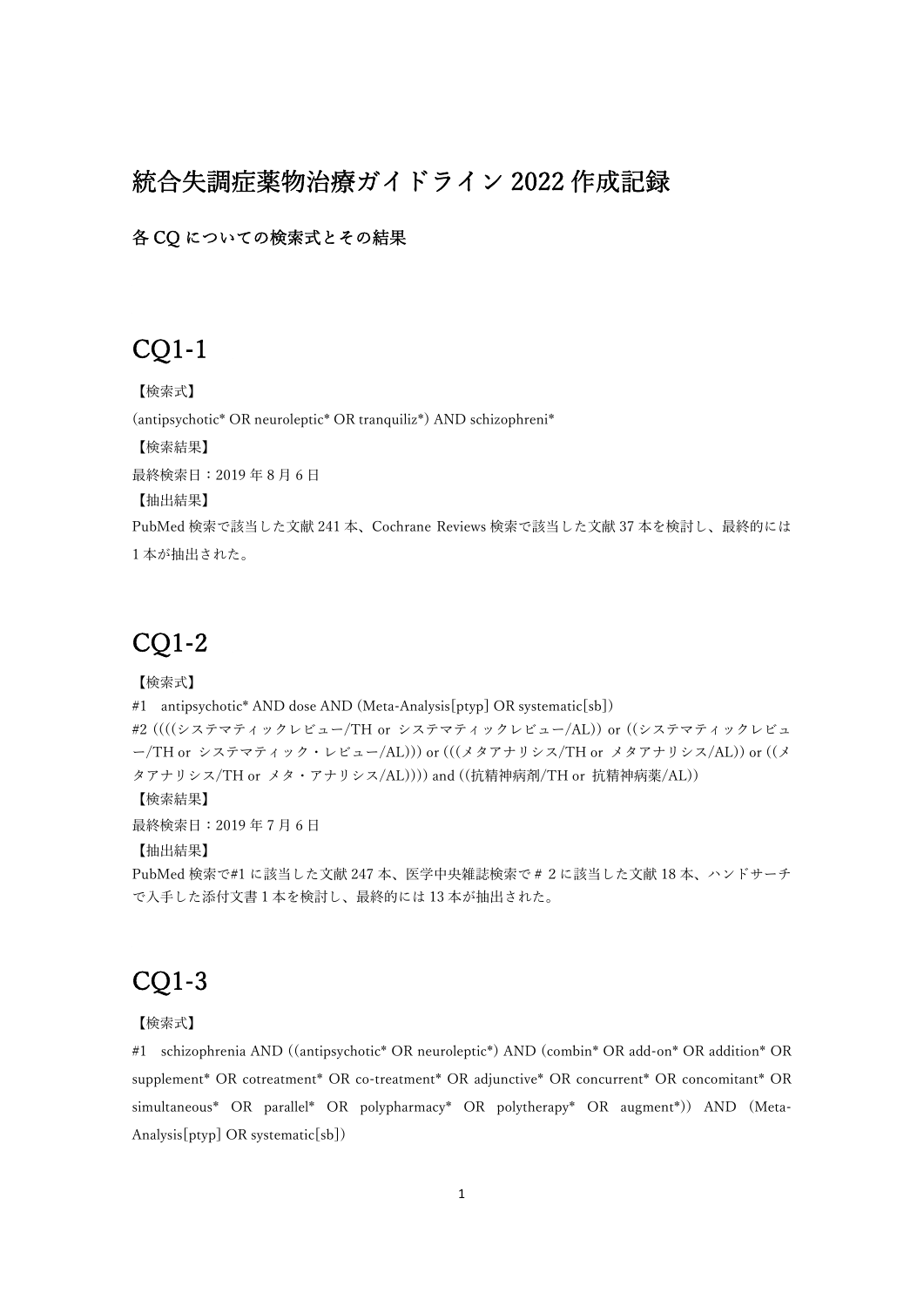#2 ((((システマティックレビュー/TH or システマティックレビュー/AL)) or ((システマティックレビ ュー/TH or システマティック・レビュー/AL))) or (((メタアナリシス/TH or メタアナリシス/AL)) or ((メタアナリシス/TH or メタ・アナリシス/AL)))) and ((抗精神病剤/TH or 抗精神病薬/AL)) 【検索結果】 最終検索日: 2019年7月6日 【抽出結果】 PubMed 検索で#1 に該当した⽂献 173 本、医学中央雑誌検索で#2に該当した⽂献 234 本を検討し、最終

### 的には 12 本が抽出された。

# CQ1-4

#### 【検索式】

#### <気分安定薬の併⽤について>

#1 ((((randomized controlled trial OR controlled clinical trial OR randomized OR placebo OR randomly OR trial OR systematic review OR systematic literature review OR systematic narrative review OR systematic qualitative review OR systematic evidence review OR systematic meta-review OR systematic overview) NOT animals AND (schizophreni\* OR schizoaff\* OR schizo-aff\*) AND (lithium OR lithicarb\* OR valproat\* OR \*valproat\* OR valproic acid\* OR \*valproic acid\* OR sodium valproate\* OR \*sodium valproate\* OR sodium dipropylacetate\* OR \*sodium dipropylacetate\* OR calcium valproate\* OR \*calcium valproate\* OR convulex\* OR \*convulex\* OR depakene\* OR \*depakene\* OR \*carbama\* OR \*amizepine\* OR \*carbag\* OR \*carbap\* OR lamotrigine) AND (augment\* OR "adjunct\*" OR combination OR coadministration OR addition OR add-on OR non-responsive OR partial responders OR failure to respond)

#2 (無作為化比較試験 OR RCT) AND (統合失調症 OR 失調感情障害 OR 統合失調感情障害) AND (炭 酸リチウム OR リチウム OR バルプロ酸 OR カルバマゼピン OR ラモトリギン) <ベンゾジアゼピン系薬剤の併用について>

#3((((randomized controlled trial OR controlled clinical trial OR randomized OR placebo OR randomly OR trial OR systematic review OR systematic literature review OR systematic narrative review OR systematic qualitative review OR systematic evidence review OR systematic meta-review) NOT animals AND (schizophreni\* OR schizoaff\* OR schizo-aff\*) AND (\*alprazolam\* OR \*benzodiazepine\* OR \*bromazepam\* OR \*brotizolam\* OR \*clonazepa\* OR \*diazepam\* OR \*eszopiclone\* OR \*etizolam\* OR \*flumazenil\* OR \*flunitrazepam\* OR \*flurazepam\* OR \*lorazepam\* OR \*midazolam\* OR \*nitrazepam\* OR \*oxazepam\* OR \*quazepam\* OR \*triazolam\* OR \*zolam\* OR \*zolpidem\* OR \*zopiclone\*) AND (augment\* OR "adjunct\*" OR combination OR coadministration OR addition OR add-on OR non-responsive OR partial responders OR failure to respond)

#4(無作為化⽐較試験 OR RCT)AND (統合失調症 OR 失調感情障害 OR 統合失調感情障害) AND (ベ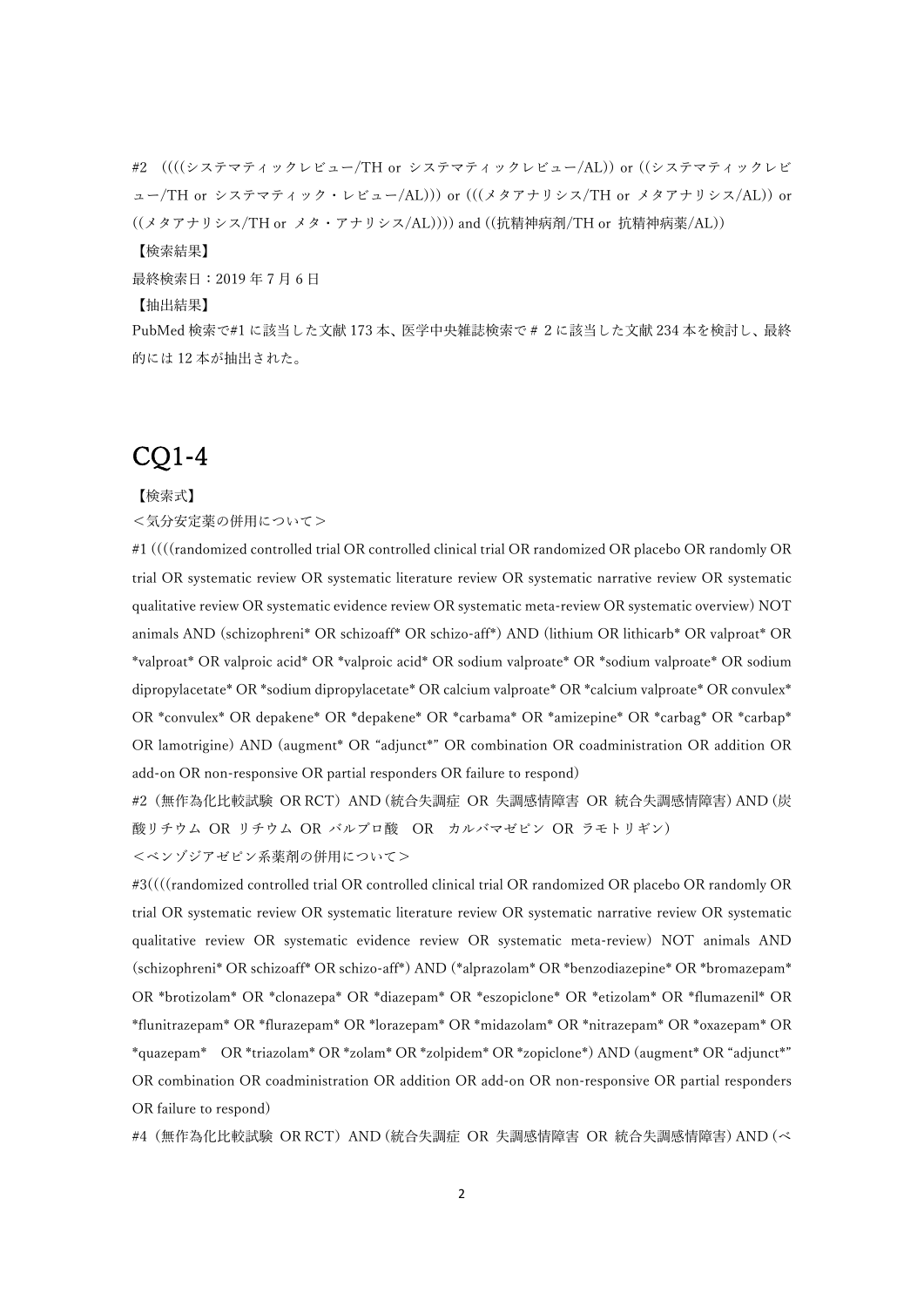ンゾジアゼピン OR アルプラゾラム OR ブロマゼパム OR ブロチゾラム OR ジアゼパム OR エス ゾピクロン OR エチゾラム OR ロラゼパム OR ニトラゼパム OR クアゼパム OR トリアゾラム OR ゾピクロン OR ゾルピデム)

【検索結果】

最終検索日: 2019年7月6日

【抽出結果】

リチウム,バルプロ酸,ラモトリギンの気分安定薬の併用に関しては、PubMed 検索で#1 に該当した文献 254本、医学中央雑誌検索で#2に該当した文献7本を検討し、最終的には3本が抽出された。 ベンゾジアゼピン受容体作動薬の併用に関しては、PubMed 検索で#3 に該当した文献 307 本、医学中央雑 誌検索で#4 に該当した⽂献 85 本を検討し、最終的には 1 本が抽出された。

た。

# CQ2-1

【検索式】

(antipsychotic\* or neuroleptic\* or tranquiliz\*) AND (cessation\* OR withdraw\* OR discontinu\* OR halt\* OR stop\*) AND schizophreni\*

【検索結果】

最終検索日: 2019年8月6日

【抽出結果】

PubMed 検索で該当した⽂献 173 本、Cochrane Reviews 検索で該当した⽂献 58 本、最終的には 1 本が抽 出された。なお、解説において安定した統合失調症の定義を説明するために、ハンドサーチで入手した文 献1本(文献1)を追加した。

# CQ2-2

【検索式】 (antipsychotic\* OR neuroleptic\* OR tranquiliz\*) AND schizophreni\* 【検索結果】 最終検索日: 2019年8月6日、2019年12月14日更新 【抽出結果】 PubMed 検索で該当した⽂献 241 本、Cochrane Reviews 検索で該当した⽂献 37 本を検討し、最終的には 9 本が抽出された。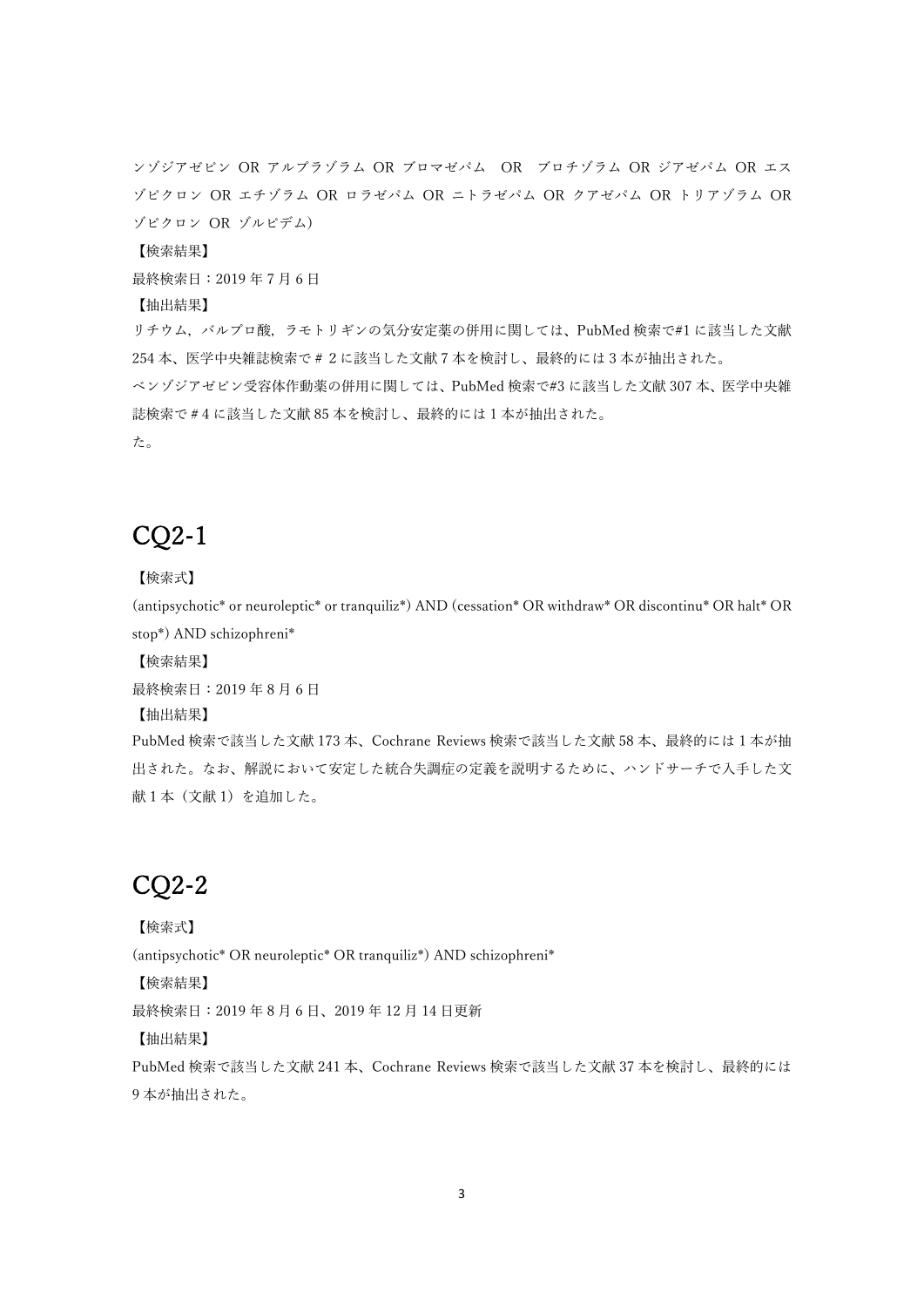# CQ2-3

【検索式】

(antipsychotic\* OR neuroleptic\* OR tranquiliz\*) AND (intermittent OR targeted) AND schizophreni\*

【検索結果】

最終検索日: 2019年8月6日

【抽出結果】

PubMed 検索で該当した⽂献 16 本、Cochrane Reviews 検索で該当した⽂献 6 本を検討し、最終的には 2 本が抽出された。

# CQ2-4

【検索式】

#1 (first- OR FGA) AND (second- OR SGA) AND antipsychotic\* AND (Meta-Analysis[ptyp] OR systematic[sb])

<遅発性ジスキネジアについて>

#2 (first- OR FGA) AND (second- OR SGA) AND antipsychotic\* AND "Tardive Dyskinesia"

#3 ((((システマティックレビュー/TH or システマティックレビュー/AL)) or ((システマティックレビュ ー/TH or システマティック・レビュー/AL))) or (((メタアナリシス/TH or メタアナリシス/AL)) or ((メ タアナリシス/TH or メタ・アナリシス/AL)))) and ((抗精神病剤/TH or 抗精神病薬/AL))

【検索結果】

最終検索日: 2019年7月6日

【抽出結果】

PubMed 検索で#1、#2 に該当した文献 173 本、医学中央雑誌検索で#3 に該当した文献 18 本、ハンドサ ーチで入手した文献1本を検討し、最終的には3本が抽出された。

# CQ2-5

【検索式】

#1 antipsychotic\* AND long acting inject\* AND oral AND (Meta-Analysis[ptyp] OR systematic[sb]) <コスト・費⽤対効果について>

#2 antipsychotic\* AND long acting inject\* AND oral AND cost AND (Meta-Analysis[ptyp] OR systematic[sb])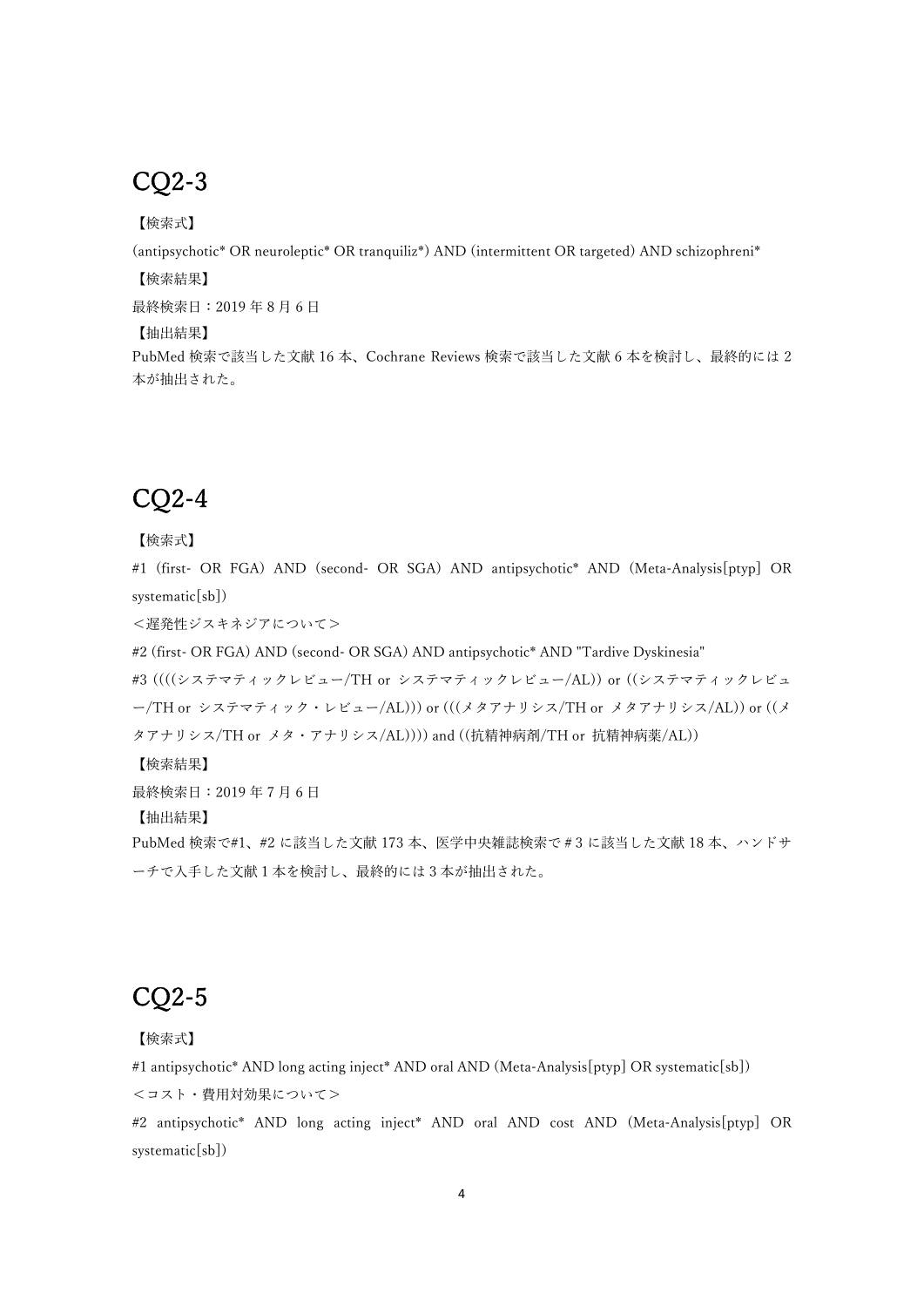#3 ((((システマティックレビュー/TH or システマティックレビュー/AL)) or ((システマティックレビュ ー/TH or システマティック・レビュー/AL))) or (((メタアナリシス/TH or メタアナリシス/AL)) or ((メ タアナリシス/TH or メタ・アナリシス/AL)))) and ((抗精神病剤/TH or 抗精神病薬/AL)) 【検索結果】 最終検索日: 2019年7月6日 【抽出結果】 PubMed 検索で#1 該当した文献 55 本、#2 に該当した文献 7 本、医学中央雑誌検索で #3 に該当した文献 18 本を検討し、最終的には 12 本が抽出された。

### CQ3-1

【検索式】

### ① 抗精神病薬の減量

#1. (((systematic review[ti] OR systematic literature review[ti] OR systematic scoping review[ti] OR systematic narrative review[ti] OR systematic qualitative review[ti] OR systematic evidence review[ti] OR systematic quantitative review[ti] OR systematic meta-review[ti] OR systematic critical review[ti] OR systematic mixed studies review[ti] OR systematic mapping review[ti] OR systematic cochrane review[ti] OR systematic search and review[ti] OR systematic integrative review[ti]) NOT comment[pt] NOT (protocol[ti] OR protocols[ti])) NOT MEDLINE [subset]) OR (Cochrane Database Syst Rev[ta] AND review[pt]) OR systematic review[pt] AND (((((((((("parkinsonian disorders"[MeSH Terms]) OR ("parkinsonian"[All Fields] AND "disorders"[All Fields]) OR "parkinsonian disorders"[All Fields]) OR "parkinsonism"[All Fields]) OR drug induced[All Fields]) OR tremor [All Fields]) OR gait [All Fields]) OR bradykinesia [All Fields]) OR sialorrhea [All Fields]) OR muscle rigidity [All Fields]) AND (((Schizo\*[Text Word]) OR Psycho\*[Text Word]))) AND ((((((decrease [TW]) OR reduce [TW]) OR reduction [TW]) OR low [TW]) OR lower [TW]))

#2. ((((統合失調症/TH or 統合失調症/AL)) and (((パーキンソニズム/TH or パーキンソニズム/AL)) or ((パーキンソニズム/TH or パーキンソニズム/AL)) or (パーキンソン症状/AL) or ((歩行/TH or 歩行 /AL)) or ((振戦/TH or 振戦/AL)) or (動作緩慢/AL) or ((筋硬直/TH or 筋強剛/AL)) or ((流涎/TH or 流 涎/AL)) or (薬剤性/AL)) and (((システマティックレビュー/TH or システマティックレビュー/AL)) or ((メタアナリシス/TH or メタアナリシス/AL)))) and ((減量/AL) or (減少/AL) or (低⽤量/AL))

### ②抗精神病薬の変更

#3. (((systematic review[ti] OR systematic literature review[ti] OR systematic scoping review[ti] OR systematic narrative review[ti] OR systematic qualitative review[ti] OR systematic evidence review[ti] OR systematic quantitative review[ti] OR systematic meta-review[ti] OR systematic critical review[ti] OR systematic mixed studies review[ti] OR systematic mapping review[ti] OR systematic cochrane review[ti] OR systematic search and review[ti] OR systematic integrative review[ti]) NOT comment[pt] NOT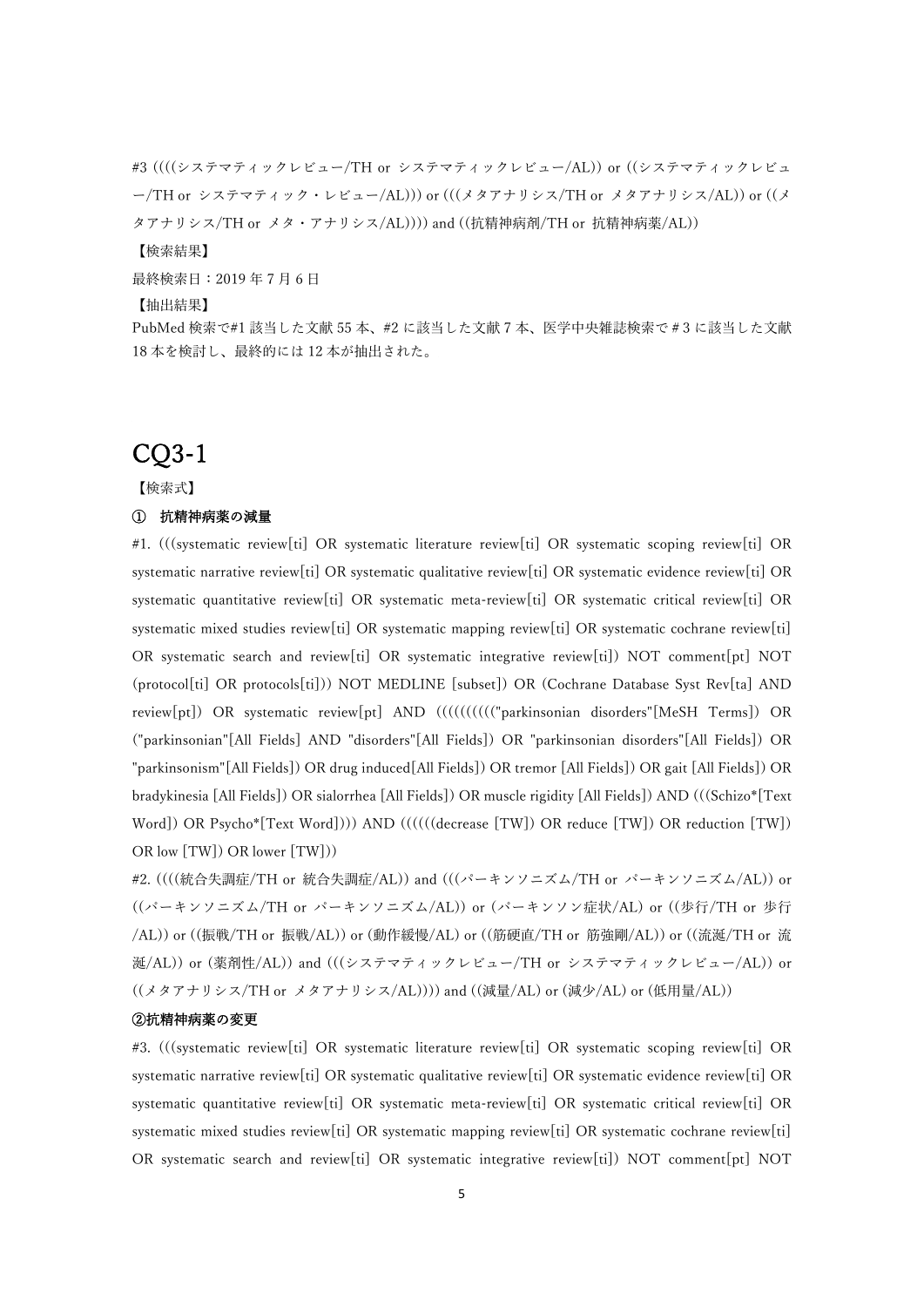(protocol[ti] OR protocols[ti])) NOT MEDLINE [subset]) OR (Cochrane Database Syst Rev[ta] AND review[pt]) OR systematic review[pt] AND (((((((((("parkinsonian disorders"[MeSH Terms]) OR ("parkinsonian"[All Fields] AND "disorders"[All Fields]) OR "parkinsonian disorders"[All Fields]) OR "parkinsonism"[All Fields]) OR drug induced[All Fields]) OR tremor [All Fields]) OR gait [All Fields]) OR bradykinesia [All Fields]) OR sialorrhea [All Fields]) OR muscle rigidity [All Fields]) AND (((Schizo\*[Text Word]) OR Psycho\*[Text Word])) AND ((((change [TW]) OR changing [TW]) OR switch\* [TW]))

#4. (((統合失調症/TH or 統合失調症/AL)) and (((パーキンソニズム/TH or パーキンソニズム/AL)) or ((パーキンソニズム/TH or パーキンソニズム/AL)) or (パーキンソン症状/AL) or ((歩行/TH or 歩行 /AL)) or ((振戦/TH or 振戦/AL)) or (動作緩慢/AL) or ((筋硬直/TH or 筋強剛/AL)) or ((流涎/TH or 流 涎/AL)) or (薬剤性/AL)) and (((システマティックレビュー/TH or システマティックレビュー/AL)) or ((メタアナリシス/TH or メタアナリシス/AL)))) and ((変更/AL) or (変薬/AL) or (スイッチ/AL) or (切り 替え/AL) or (処⽅変更/AL))

### ③ あらゆる他の治療法の追加

#5.((((systematic review[ti] OR systematic literature review[ti] OR systematic scoping review[ti] OR systematic narrative review[ti] OR systematic qualitative review[ti] OR systematic evidence review[ti] OR systematic quantitative review[ti] OR systematic meta-review[ti] OR systematic critical review[ti] OR systematic mixed studies review[ti] OR systematic mapping review[ti] OR systematic cochrane review[ti] OR systematic search and review[ti] OR systematic integrative review[ti]) NOT comment[pt] NOT (protocol[ti] OR protocols[ti])) NOT MEDLINE [subset]) OR (Cochrane Database Syst Rev[ta] AND review[pt]) OR systematic review[pt] AND (((((((((("parkinsonian disorders"[MeSH Terms]) OR ("parkinsonian"[All Fields] AND "disorders"[All Fields]) OR "parkinsonian disorders"[All Fields]) OR "parkinsonism"[All Fields]) OR drug induced[All Fields]) OR tremor [All Fields]) OR gait [All Fields]) OR bradykinesia [All Fields]) OR sialorrhea [All Fields]) OR muscle rigidity [All Fields]) AND (((Schizo\*[Text Word]) OR Psycho\*[Text Word])) AND (((((((((anticholinergic\*[Text Word]) OR biperiden[Text Word]) OR trihexyphenidyl\*[Text Word]) OR antihistamine\*[Text Word]) OR cyproheptadine[Text Word]) OR promethazine[Text Word]) OR amantadine\*[Text Word]) OR benzodiazepine\*[Text Word]) OR clonazepam[Text Word])

#6. (((統合失調症/TH or 統合失調症/AL)) and (((パーキンソニズム/TH or パーキンソニズム/AL)) or ((パーキンソニズム/TH or パーキンソニズム/AL)) or (パーキンソン症状/AL) or ((歩行/TH or 歩行 /AL)) or ((振戦/TH or 振戦/AL)) or (動作緩慢/AL) or ((筋硬直/TH or 筋強剛/AL)) or ((流涎/TH or 流 涎/AL)) or (薬剤性/AL)) and (((システマティックレビュー/TH or システマティックレビュー/AL)) or ((メタアナリシス/TH or メタアナリシス/AL)))) and ((("Cholinergic Antagonists"/TH or 抗コリン薬 /AL)) or ((Biperiden/TH or ビペリデン/AL)) or ((Trihexyphenidyl/TH or トリヘキシフェニジル/AL)) or (("Histamine Antagonists"/TH or 抗ヒスタミン薬/AL)) or ((Cyproheptadine/TH or シプロヘプタジン /AL)) or ((Promethazine/TH or プロメタジン/AL)) or ((Amantadine/TH or アマンタジン/AL)) or ((Benzodiazepines/TH or ベンゾジアゼピン/AL)) or ((Clonazepam/TH or クロナゼパム/AL)))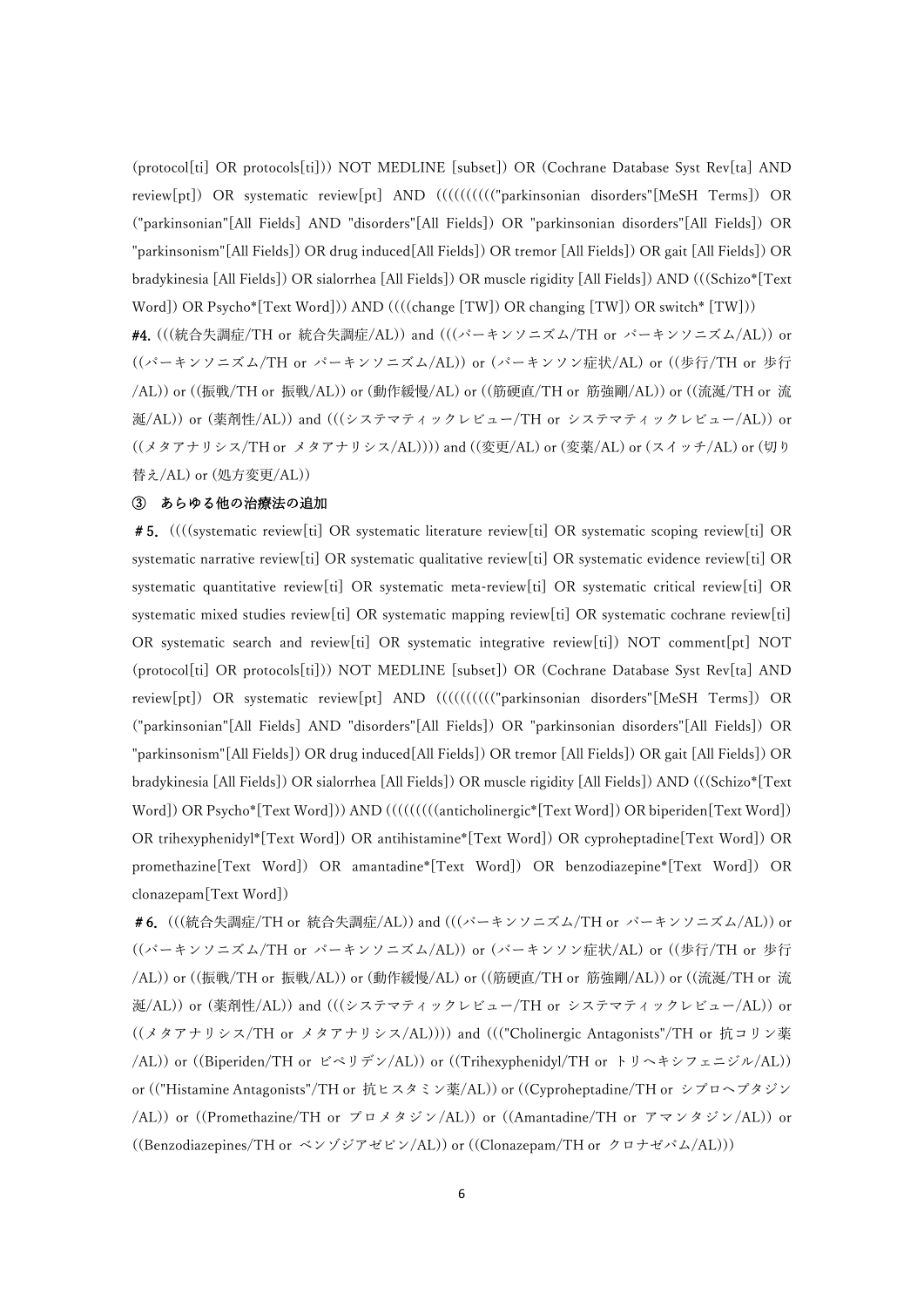#### 【検索結果】

最終検索日: 2019年 7 月 9 日

#### 【抽出結果】

PubMed 検索で#1 に該当した⽂献 71 本, Cochrane Reviews 検索で#1 に該当した⽂献 448 本, 医中誌検索 で#2に該当した⽂献が0本;PubMed 検索で#3 に該当した⽂献 26 本, Cochrane Reviews 検索で#3 に該 当した文献 437 本, 医中誌検索で#4 に該当した文献が 0 本;PubMed 検索で#5 に該当した文献 34 本, Cochrane Reviews 検索で#5に該当した⽂献 227 本, 医中誌検索で#6に該当した⽂献が1本を検討した 結果、該当する⽂献はなかった。このためハンドサーチで⽂献検索を⾏い、最終的には 14 本が抽出された。

### CQ 3-2

#### 【検索式】

#### ①抗精神病薬の減量

#1. ((Schizo\*[Text Word] OR Psycho\*[Text Word]) AND (Dystonia[MeSH Terms] OR Dystonic Disorders[MeSH Terms] OR Dystonia Musculorum Deformans[MeSH Terms] OR Torsion Abnormality[MeSH Terms] OR dystonia[Text Word] OR "drug induced dystonia"[Text Word] OR "acute dystonia"[Text Word] OR ("drug withdrawal"[Text Word] AND dystonia[Text Word]))) AND (\*dosage\*[Text Word] OR \*dose[Text Word] OR \*doses[Text Word] OR \*dosing[Text Word] OR \*drugresponse\*[Text Word] OR "\*drug response\*"[Text Word] OR \*therapeutic-equiv\*[Text Word] OR "\*therapeutic equiv\*"[Text Word] OR \*blood-level\*[Text Word] OR "\*blood level\*"[Text Word] OR \*blood-drug\*[Text Word] OR "\*blood drug\*"[Text Word] OR \*serum-level\*[Text Word] OR "\*serum level\*"[Text Word] OR \*serum-drug\*[Text Word] OR "\*serum drug\*"[Text Word] OR "\*plasma level\*"[Text Word] OR \*plasma-level\*[Text Word] OR "\*plasma drug\*"[Text Word] OR \*plasmadrug\*[Text Word] OR "\*threshold level\*"[Text Word] OR \*threshold-level\*[Text Word])

#2.(統合失調/AL and (ジストニア/TH or 筋緊張異常性障害/TH or 変形性筋ジストニア/TH or 捻転 /TH or dystonia/AL or ジストニア/AL or "drug induced dystonia"/AL or 薬剤性ジストニア/AL or "acute dystonia"/AL or 急性ジストニア/AL or ("drug withdrawal"/AL or 薬物離脱/AL or 薬剤離脱/AL) and (dystonia/AL or ジストニア/AL))) and (⽤量/AL or 減量/AL or (濃度/TH or 濃度/AL)) and RD=ランダ ム化⽐較試験 (メタアナリシスに限定)

### ②抗精神病薬の変更

#3.((Schizo\*[Text Word] OR Psycho\*[Text Word]) AND (Dystonia[MeSH Terms] OR Dystonic Disorders[MeSH Terms] OR Dystonia Musculorum Deformans[MeSH Terms] OR Torsion Abnormality[MeSH Terms] OR dystonia[Text Word] OR "drug induced dystonia"[Text Word] OR "acute dystonia"[Text Word] OR ("drug withdrawal"[Text Word] AND dystonia[Text Word]))) AND (switch\*[Text Word] OR shift\*[Text Word] OR chang\*[Text Word] OR cross\*[Text Word] OR \*taper\*[Text Word] OR overlap\*[Text Word] OR stay\*[Text Word] OR \*continu\*[Text Word] OR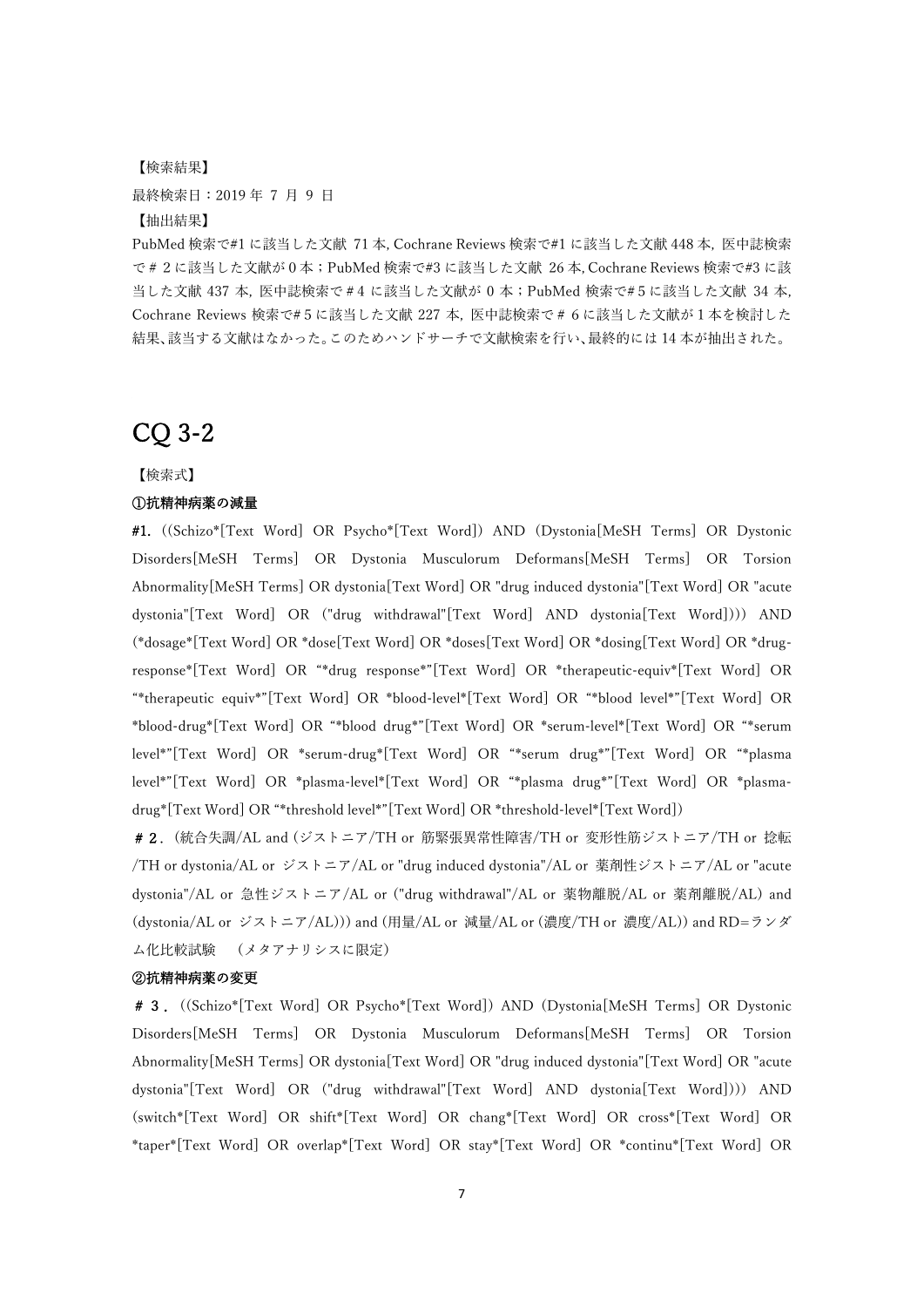remain\*[Text Word] OR ongoing[Text Word] OR "on going"[Text Word])

#4.(統合失調/AL and (ジストニア/TH or 筋緊張異常性障害/TH or 変形性筋ジストニア/TH or 捻転 /TH or dystonia/AL or ジストニア/AL or "drug induced dystonia"/AL or 薬剤性ジストニア/AL or "acute dystonia"/AL or 急性ジストニア/AL or ("drug withdrawal"/AL or 薬物離脱/AL or 薬剤離脱/AL) and (dystonia/AL or ジストニア/AL))) and (切り替え/AL or 変更/AL or 継続/AL) (メタアナリシスに限 定)

#### ③あらゆる他の治療法の追加

#5.((Schizo\*[Text Word] OR Psycho\*[Text Word]) AND (Dystonia[MeSH Terms] OR Dystonic Disorders[MeSH Terms] OR Dystonia Musculorum Deformans[MeSH Terms] OR Torsion Abnormality[MeSH Terms] OR dystonia[Text Word] OR "drug induced dystonia"[Text Word] OR "acute dystonia"[Text Word] OR ("drug withdrawal"[Text Word] AND dystonia[Text Word]))) AND (anticholinergic\*[Text Word] OR trihexyphenidyl\*[Text Word] OR biperiden\*[Text Word] OR antihistamine\*[Text Word] OR promethazine\*[Text Word] OR cyproheptadine\*[Text Word] OR benzodiazepine\*[Text Word] OR clonazepam\*[Text Word] OR diazepam\*[Text Word] OR lorazepam\*[Text Word] OR zolpidem\*[Text Word] OR tetrabenazine\*[Text Word] OR reserpine\*[Text Word] OR mexiletine\*[Text Word] OR baclofen\*[Text Word] OR botulinum\*[Text Word] OR "deep brain stimulation\*"[Text Word] OR rehabilitation\*[Text Word])

#6.(統合失調/AL and (ジストニア/TH or 筋緊張異常性障害/TH or 変形性筋ジストニア/TH or 捻転 /TH or dystonia/AL or ジストニア/AL or "drug induced dystonia"/AL or 薬剤性ジストニア/AL or "acute dystonia"/AL or 急性ジストニア/AL or ("drug withdrawal"/AL or 薬物離脱/AL or 薬剤離脱/AL) and (dystonia/AL or ジストニア/AL))) and (("Cholinergic Antagonists"/TH or 抗コリン薬/AL) or (Trihexyphenidyl/TH or トリヘキシフェニジル/AL) or (Biperiden/TH or ビペリデン/AL) or ("Histamine Antagonists"/TH or 抗 ヒ ス タ ミ ン 薬 /AL) or (Promethazine/TH or プ ロ メ タ ジ ン /AL) or (Cyproheptadine/TH or シプロヘプタジン/AL) or (Benzodiazepines/TH or ベンゾジアゼピン/AL) or (Clonazepam/TH or クロナゼパム/AL) or (Diazepam/TH or ジアゼパム/AL) or (Lorazepam/TH or ロ ラゼパム/AL) or (Zolpidem/TH or ゾルピデム/AL) or (Tetrabenazine/TH or テトラベナジン/AL) or (Reserpine/TH or レセルピン/AL) or (Mexiletine/TH or メキシレチン/AL) or (Baclofen/TH or バクロ フェン/AL) or ("Botulinum Toxins"/TH or ボツリヌス毒素/AL) or (脳深部刺激/TH or 脳深部刺激/AL) or (リハビリテーション/TH or リハビリテーション/AL)) (メタアナリシスに限定)

【検索結果】

最終検索日: 2019年 7 月 8 日

#### 【抽出結果】

PubMed 検索で#1 に該当した⽂献 7 本, Cochrane Reviews 検索で#1 に該当した⽂献 348 本, 医中誌検索 で#2に該当した⽂献が0本;PubMed 検索で#3 に該当した⽂献 14 本, Cochrane Reviews 検索で#3 に該 当した文献 347 本, 医中誌検索で#4 に該当した文献が 0 本; PubMed 検索で#5に該当した文献 6本, Cochrane Reviews 検索で#5に該当した⽂献 241 本, 医中誌検索で#6に該当した⽂献が0本を検討した 結果、該当する文献はなかった。このためハンドサーチで文献検索を行い、最終的には 16 本が抽出された。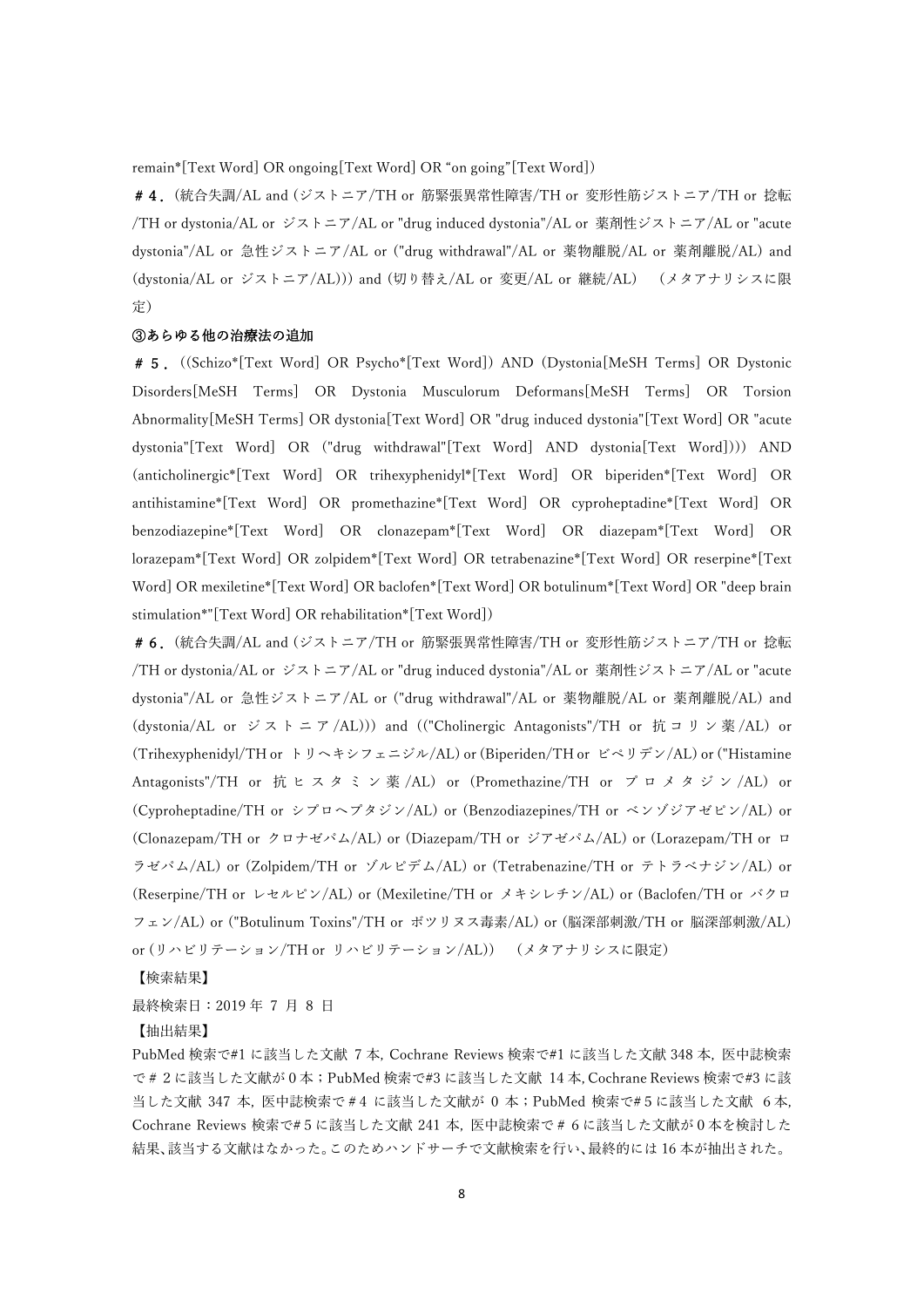# CQ 3-3

### 【検索式】

#### ①抗精神病薬の減量または変更

#1. ((((((("psychomotor agitation"[MeSH Terms]) OR ("akathisia, drug induced"[MeSH Terms]) OR akathisia[TW])) AND ((Schizo\*[TW] OR Psycho\*[TW]))) AND ((antipsychotic\*[TW] OR neurolept\*[TW] OR "dopamine antagonist\*"[TW]))) AND ((((switch\*[TW] OR shift\*[TW] OR chang\*[TW] OR cross\*[TW] OR taper\*[TW] OR overlap\*[TW]))) OR ((decrease [TW] OR reduc\*[TW] OR low\*[TW]))))) AND (((((((((((randomized controlled trial [pt]) OR controlled clinical trial [pt]) OR randomized [tiab]) OR placebo [tiab]) OR drug therapy [sh]) OR randomly [tiab]) OR trial [tiab]) OR groups [tiab])) NOT ((animals [mh] NOT humans [mh]))))

#2. ((統合失調症/TH or 統合失調症/AL) and (精神運動性興奮/TH or アカシジア/AL)) and (RD=ランダ ム化比較試験)

#### ②他の治療法の追加

#3. ("psychomotor agitation"[MeSH Terms] OR "akathisia, drug induced"[MeSH Terms] OR akathisia[TW]) AND (Schizo\*[TW] OR Psycho\*[TW])

#4. ((((("psychomotor agitation"[MeSH Terms]) OR ("akathisia, drug induced"[MeSH Terms]) OR akathisia[TW])) AND ((Schizo\*[TW] OR Psycho\*[TW]))) AND (((((((((((((((((((((((((((((((((anticholinergic\*[Text Word]) OR biperiden[Text Word]) OR trihexyphenidyl\*[Text Word]) OR antihistamine\*[Text Word]) OR cyproheptadine[Text Word]) OR promethazine[Text Word]) OR "beta-adrenergic blocking\*"[Text Word]) OR "beta blocker\*"[Text Word]) OR "beta-blocker\*"[Text Word]) OR propranolol[Text Word]) OR benzodiazepine\*[Text Word]) OR clonazepam[Text Word]) OR antidepressant\*[Text Word]) OR mianserin[Text Word]) OR mirtazapine[Text Word]) OR trazodone[Text Word]) OR "vitamin B6" [Text Word]) OR pyridoxine[Text Word])) AND ((((((((((randomized controlled trial [pt]) OR controlled clinical trial [pt]) OR randomized [tiab]) OR placebo [tiab]) OR drug therapy [sh]) OR randomly [tiab]) OR trial [tiab]) OR groups [tiab])) NOT ((animals [mh] NOT humans [mh]))))

【検索結果】

最終検索日: 2019年 7 月 7 日

#### 【抽出結果】

PubMed 検索で#1 に該当した⽂献 619 本, 医中誌検索で#2に該当した⽂献が 13 本, Cochrane Reviews 検索で#3に該当した⽂献 104 本;PubMed 検索で#4 に該当した⽂献 337 本を検討した結果、該当する⽂ 献はなかった。このためハンドサーチで文献検索を行い、最終的には 12 本が抽出された。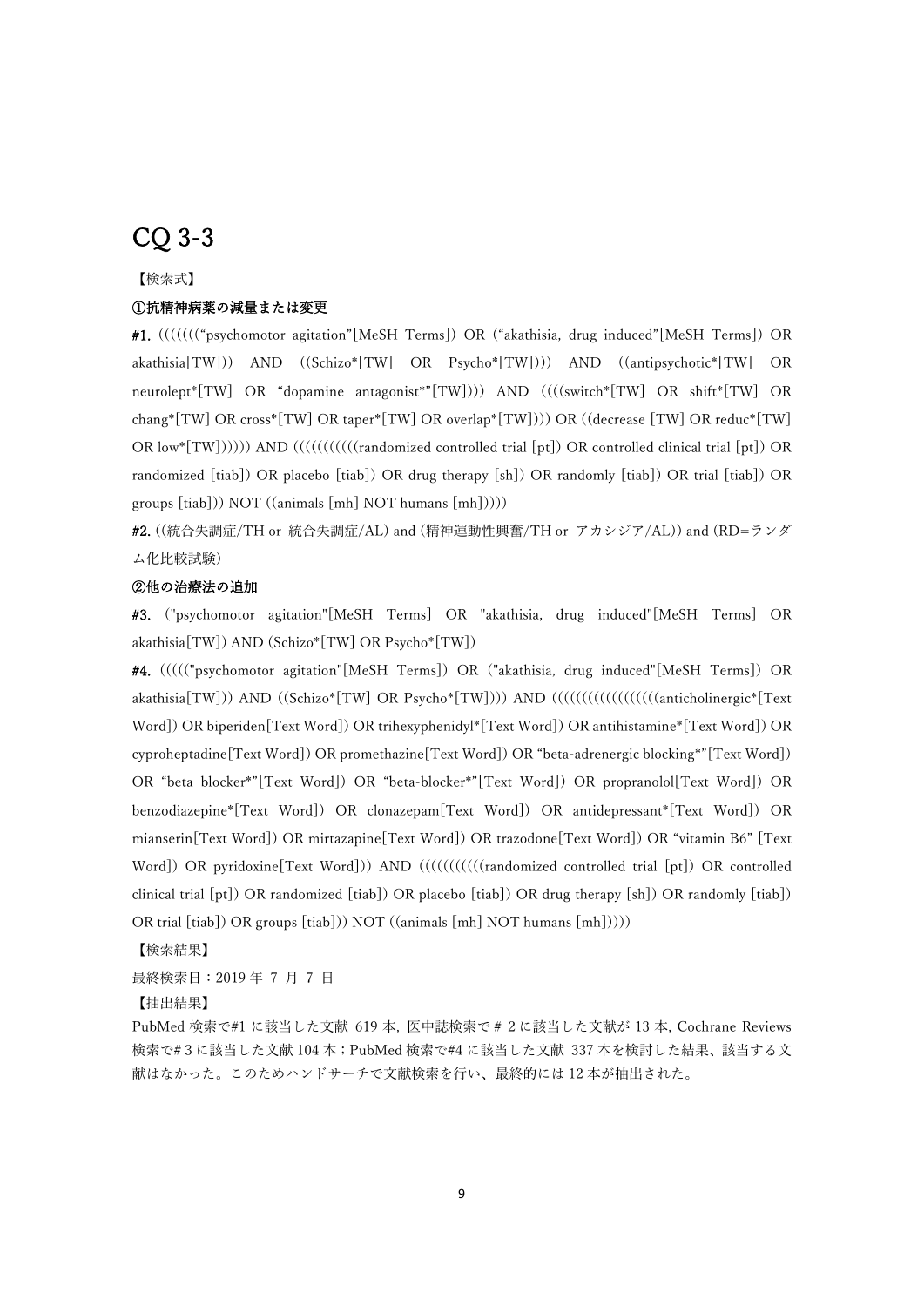## CQ 3-4

【検索式】

### ① 抗精神病薬の減量

### ③ あらゆる他の治療法の追加

#1. ((("Dyskinesia, Drug-Induced"[MeSH Terms]) OR "tardive dyskinesia"[TW])) AND (((Schizo\*[Text Word]) OR Psycho\*[TW]))

#2. ((統合失調症/TH or 統合失調症/AL) and (ジスキネジア/TH or ジスキネジア/AL)) and (RD=ランダ ム化比較試験)

#### ② 抗精神病薬の変更

#3. ((((((("Dyskinesia, Drug-Induced"[MeSH Terms]) OR "tardive dyskinesia"[TW])) AND (((Schizo\*[Text Word]) OR Psycho\*[TW])))) AND ((antipsychotic\*[TW] OR neurolept\*[TW] OR "dopamine antagonist\*"[TW]))) AND ((switch\*[TW] OR shift\*[TW] OR chang\*[TW] OR cross\*[TW] OR taper\*[TW] OR overlap\*[TW]))) AND (((((((((((randomized controlled trial [pt]) OR controlled clinical trial [pt]) OR randomized [tiab]) OR placebo [tiab]) OR drug therapy [sh]) OR randomly [tiab]) OR trial  $[tiab]$ ) OR groups  $[tiab]$ )) NOT  $((animals [mh] NOT humans [mh]))$ )

【検索結果】

最終検索日: 2019年 7 日 7 日

【抽出結果】

Cochrane Reviews 検索で#1 に該当した⽂献 108 本, 医中誌検索で#2に該当した⽂献が 11 本,PubMed 検索で#3 に該当した文献 392 本を検討した結果、該当する文献はなかった。このためハンドサーチで文献 検索を⾏い、最終的には 19 本が抽出された。

# CQ3-5

【検索式】

### ①抗精神病薬の減量

#1.((Schizo\*[Text Word] OR Psycho\*[Text Word]) AND (Dystonia[MeSH Terms] OR Dystonic Disorders[MeSH Terms] OR Dystonia Musculorum Deformans[MeSH Terms] OR Torsion Abnormality[MeSH Terms] OR dystonia[Text Word] OR "drug induced dystonia"[Text Word] OR "tardive dystonia"[Text Word] OR ("drug withdrawal"[Text Word] AND dystonia[Text Word]))) AND (\*dosage\*[Text Word] OR \*dose[Text Word] OR \*doses[Text Word] OR \*dosing[Text Word] OR \*drugresponse\*[Text Word] OR "\*drug response\*"[Text Word] OR \*therapeutic-equiv\*[Text Word] OR "\*therapeutic equiv\*"[Text Word] OR \*blood-level\*[Text Word] OR "\*blood level\*"[Text Word] OR \*blood-drug\*[Text Word] OR "\*blood drug\*"[Text Word] OR \*serum-level\*[Text Word] OR "\*serum level\*"[Text Word] OR \*serum-drug\*[Text Word] OR "\*serum drug\*"[Text Word] OR "\*plasma level\*"[Text Word] OR \*plasma-level\*[Text Word] OR "\*plasma drug\*"[Text Word] OR \*plasma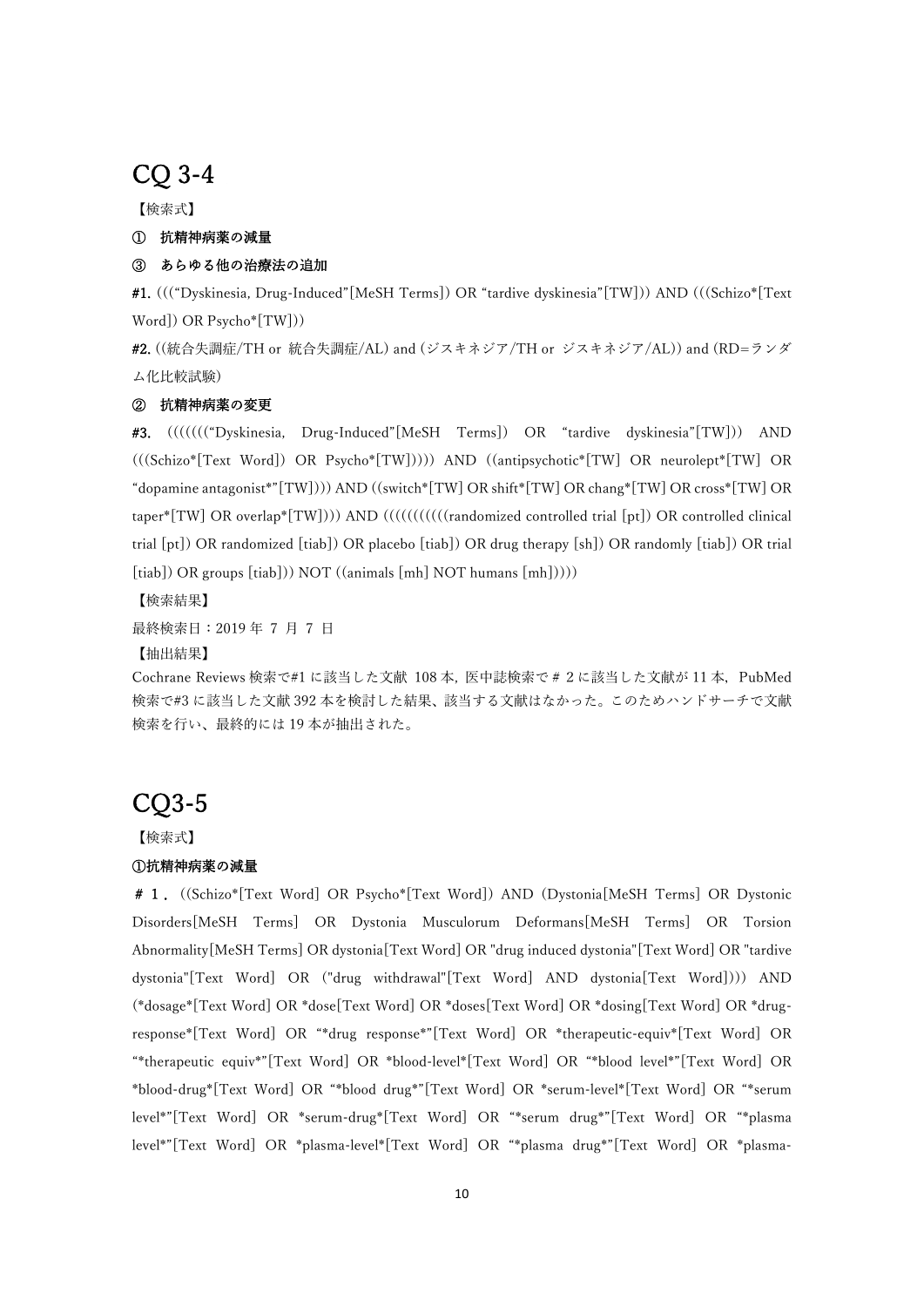drug\*[Text Word] OR "\*threshold level\*"[Text Word] OR \*threshold-level\*[Text Word])

#2.(統合失調/AL and (ジストニア/TH or 筋緊張異常性障害/TH or 変形性筋ジストニア/TH or 捻転 /TH or dystonia/AL or ジストニア/AL or "drug induced dystonia"/AL or 薬剤性ジストニア/AL or " tardive dystonia"/AL or 遅発性ジストニア/AL or ("drug withdrawal"/AL or 薬物離脱/AL or 薬剤離脱/AL) and (dystonia/AL or ジストニア/AL))) and (⽤量/AL or 減量/AL or (濃度/TH or 濃度/AL)) (メタアナリ シスに限定)

#### ②抗精神病薬の変更

#3.((Schizo\*[Text Word] OR Psycho\*[Text Word]) AND (Dystonia[MeSH Terms] OR Dystonic Disorders[MeSH Terms] OR Dystonia Musculorum Deformans[MeSH Terms] OR Torsion Abnormality[MeSH Terms] OR dystonia[Text Word] OR "drug induced dystonia"[Text Word] OR "tardive dystonia"[Text Word] OR ("drug withdrawal"[Text Word] AND dystonia[Text Word]))) AND (switch\*[Text Word] OR shift\*[Text Word] OR chang\*[Text Word] OR cross\*[Text Word] OR \*taper\*[Text Word] OR overlap\*[Text Word] OR stay\*[Text Word] OR \*continu\*[Text Word] OR remain\*[Text Word] OR ongoing[Text Word] OR "on going"[Text Word])

#4.(統合失調/AL and (ジストニア/TH or 筋緊張異常性障害/TH or 変形性筋ジストニア/TH or 捻転 /TH or dystonia/AL or ジストニア/AL or "drug induced dystonia"/AL or 薬剤性ジストニア/AL or " tardive dystonia"/AL or 遅発性ジストニア/AL or ("drug withdrawal"/AL or 薬物離脱/AL or 薬剤離脱/AL) and (dystonia/AL or ジストニア/AL))) and (切り替え/AL or 変更/AL or 継続/AL) (メタアナリシスに限 定)

#### ③あらゆる他の治療法の追加

#5.((Schizo\*[Text Word] OR Psycho\*[Text Word]) AND (Dystonia[MeSH Terms] OR Dystonic Disorders[MeSH Terms] OR Dystonia Musculorum Deformans[MeSH Terms] OR Torsion Abnormality[MeSH Terms] OR dystonia[Text Word] OR "drug induced dystonia"[Text Word] OR "tardive dystonia"[Text Word] OR ("drug withdrawal"[Text Word] AND dystonia[Text Word]))) AND (anticholinergic\*[Text Word] OR trihexyphenidyl\*[Text Word] OR biperiden\*[Text Word] OR antihistamine\*[Text Word] OR promethazine\*[Text Word] OR cyproheptadine\*[Text Word] OR benzodiazepine\*[Text Word] OR clonazepam\*[Text Word] OR diazepam\*[Text Word] OR lorazepam\*[Text Word] OR zolpidem\*[Text Word] OR tetrabenazine\*[Text Word] OR reserpine\*[Text Word] OR mexiletine\*[Text Word] OR baclofen\*[Text Word] OR botulinum\*[Text Word] OR "deep brain stimulation\*"[Text Word] OR rehabilitation\*[Text Word])

#6.(統合失調/AL and (ジストニア/TH or 筋緊張異常性障害/TH or 変形性筋ジストニア/TH or 捻転 /TH or dystonia/AL or ジストニア/AL or "drug induced dystonia"/AL or 薬剤性ジストニア/AL or " tardive dystonia"/AL or 遅発性ジストニア/AL or ("drug withdrawal"/AL or 薬物離脱/AL or 薬剤離脱/AL) and (dystonia/AL or ジストニア/AL))) and (("Cholinergic Antagonists"/TH or 抗コリン薬/AL) or (Trihexyphenidyl/TH or トリヘキシフェニジル/AL) or (Biperiden/TH or ビペリデン/AL) or ("Histamine Antagonists"/TH or 抗 ヒ ス タ ミ ン 薬 /AL) or (Promethazine/TH or プ ロ メ タ ジ ン /AL) or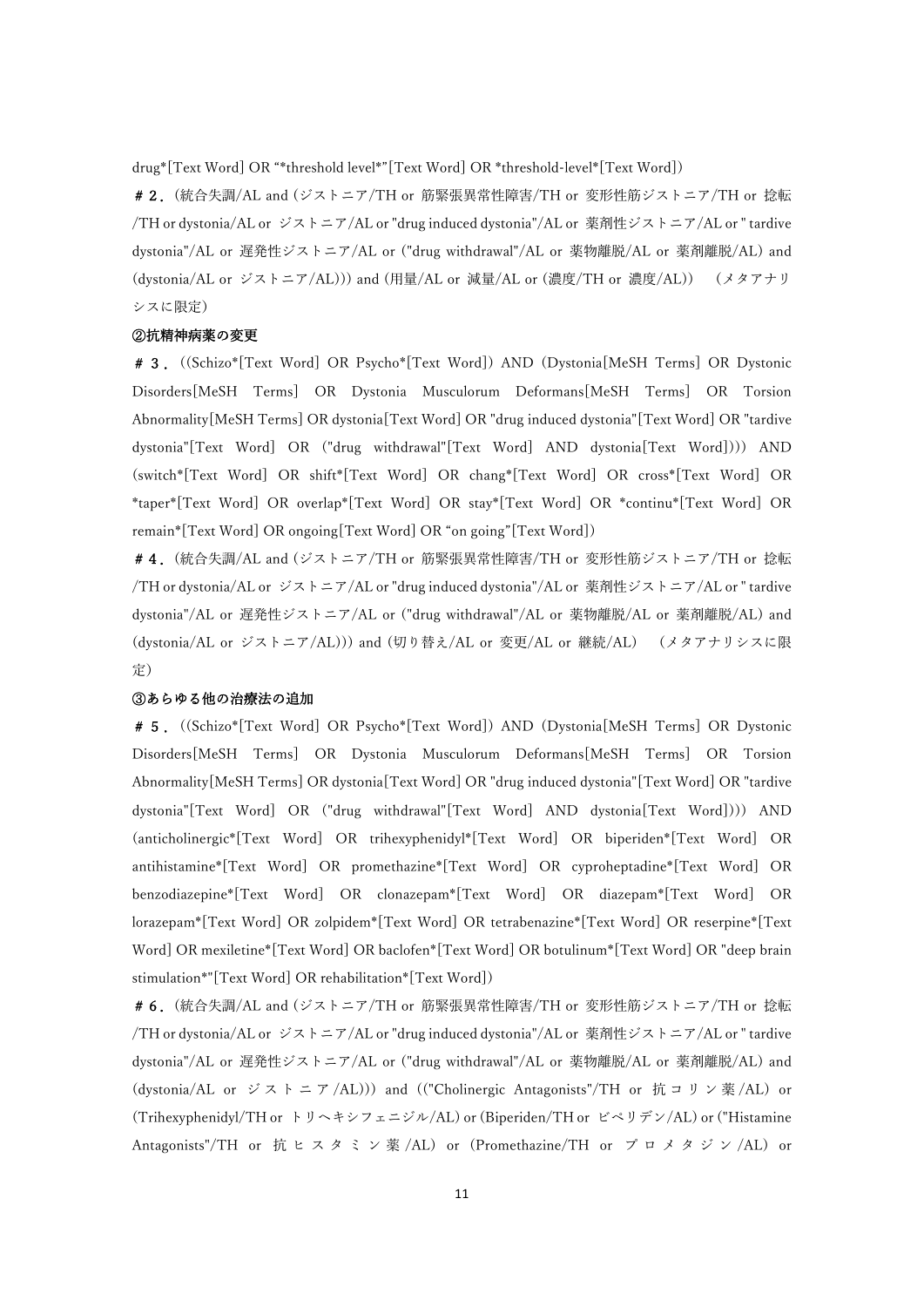(Cyproheptadine/TH or シプロヘプタジン/AL) or (Benzodiazepines/TH or ベンゾジアゼピン/AL) or (Clonazepam/TH or クロナゼパム/AL) or (Diazepam/TH or ジアゼパム/AL) or (Lorazepam/TH or ロ ラゼパム/AL) or (Zolpidem/TH or ゾルピデム/AL) or (Tetrabenazine/TH or テトラベナジン/AL) or (Reserpine/TH or レセルピン/AL) or (Mexiletine/TH or メキシレチン/AL) or (Baclofen/TH or バクロ フェン/AL) or ("Botulinum Toxins"/TH or ボツリヌス毒素/AL) or (脳深部刺激/TH or 脳深部刺激/AL) or (リハビリテーション/TH or リハビリテーション/AL)) (メタアナリシスに限定)

【検索結果】

最終検索日: 2019年7月8日

#### 【抽出結果】

PubMed 検索で#1 に該当した⽂献 7 本, Cochrane Reviews 検索で#1 に該当した⽂献 348 本, 医中誌検索 で#2に該当した⽂献が0本;PubMed 検索で#3 に該当した⽂献 14 本, Cochrane Reviews 検索で#3 に該 当した文献 347 本, 医中誌検索で#4 に該当した文献が 0 本; PubMed 検索で#5に該当した文献 6 本, Cochrane Reviews 検索で#5に該当した⽂献 241 本, 医中誌検索で#6に該当した⽂献が0本を検討した 結果、該当する⽂献はなかった。このためハンドサーチで⽂献検索を⾏い、最終的には 11 本が抽出された。

### CQ4-1

#### 【検索式】

# 1. (((systematic review[ti] OR systematic literature review[ti] OR systematic scoping review[ti] OR systematic narrative review[ti] OR systematic qualitative review[ti] OR systematic evidence review[ti] OR systematic quantitative review[ti] OR systematic meta-review[ti] OR systematic critical review[ti] OR systematic mixed studies review[ti] OR systematic mapping review[ti] OR systematic cochrane review[ti] OR systematic search and review[ti] OR systematic integrative review[ti]) NOT comment[pt] NOT (protocol[ti] OR protocols[ti])) NOT MEDLINE [subset]) OR (Cochrane Database Syst Rev[ta] AND review[pt]) OR systematic review[pt] AND (("Schizo"\*[Text Word]) OR "Psycho"\*[Text Word])) AND (((((("Neuroleptic Malignant Syndromes"\*[MeSH Terms]) OR "Dantrolene"\*[MeSH Terms]) OR "Bromocriptine"\*[MeSH Terms]) OR "Electroconvulsive Therapy"\*[MeSH Terms]) OR "Anti-Anxiety Agents"\*[MeSH Terms]) OR "Antipsychotic Agents"\*[MeSH Terms])))))) AND ((((((((randomized controlled trial [pt]) OR controlled clinical trial [pt]) OR randomized [tiab]) OR placebo [tiab]) OR drug therapy [sh]) OR randomly [tiab]) OR trial [tiab]) OR groups [tiab])))))))) NOT ((animals [mh] NOT humans [mh]))

#2. 悪性症候群 AND 統合失調症 AND メタアナリシス

#3. (("Schizo"\*[Text Word]) OR "Psycho"\*[Text Word])) AND (((((("Neuroleptic Malignant Syndromes"\*[MeSH Terms]) OR "Dantrolene"\*[MeSH Terms]) OR "Bromocriptine"\*[MeSHTerms]) OR "Electroconvulsive Therapy"\*[MeSH Terms]) OR "Anti-Anxiety Agents"\*[MeSH Terms]) OR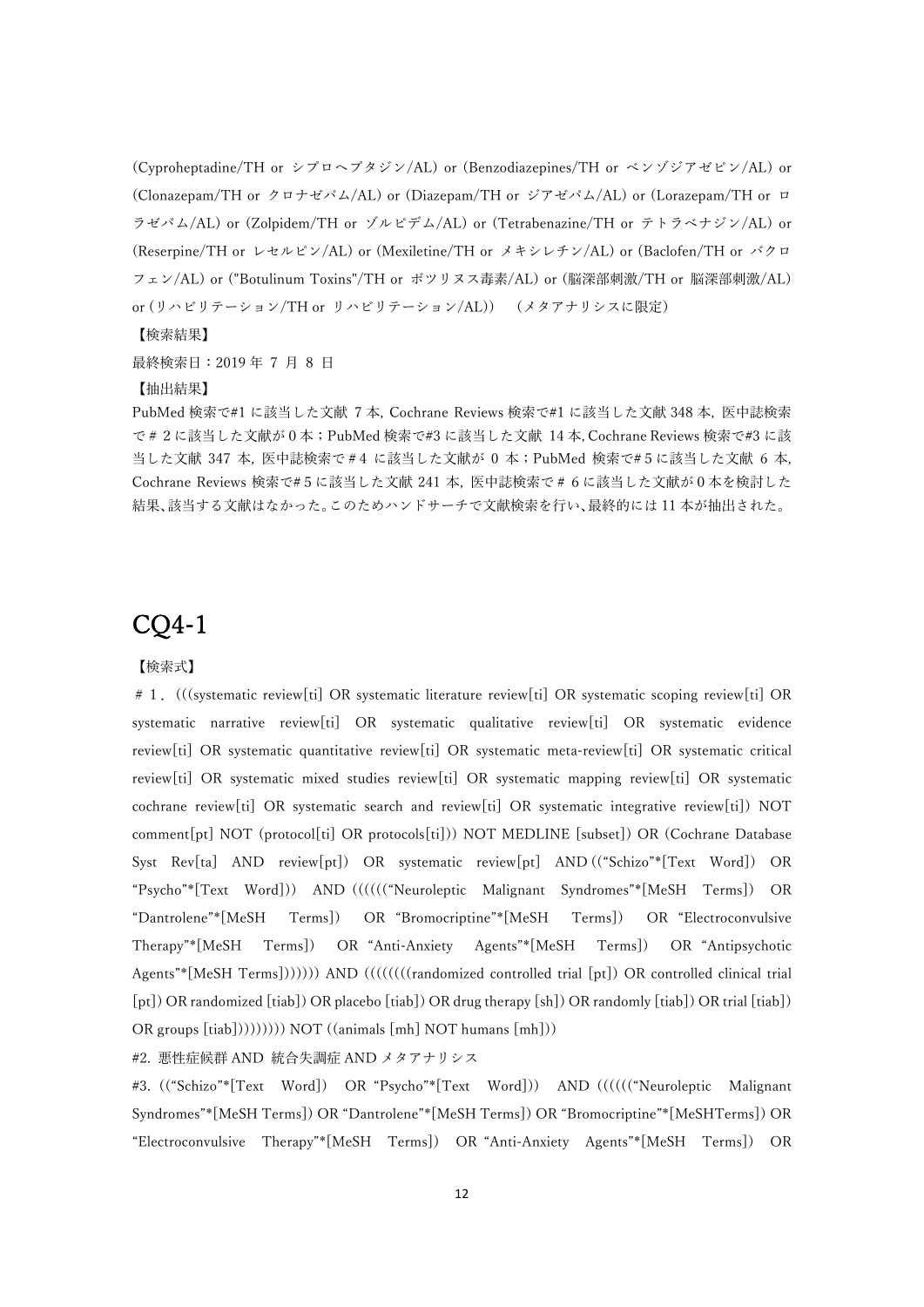"Antipsychotic Agents"\*[MeSH Terms])))))) AND ((((((((randomized controlled trial [pt]) OR controlled clinical trial [pt]) OR randomized [tiab]) OR placebo [tiab]) OR drug therapy [sh]) OR randomly [tiab]) OR trial [tiab]) OR groups [tiab])))))))) NOT ((animals [mh] NOT humans [mh])) #4. 悪性症候群 AND 統合失調症 AND RCT

【検索結果】

最終検索日: 2019 年 10月28日

【抽出結果】

PubMed 検索で#1 に該当した文献 5本, Cochrane Reviews 検索で#1 に該当した文献0本, 医中誌検索で # 2に該当した文献が0本;PubMed 検索で#3 に該当した文献 265 本, Cochrane Reviews 検索で#3 に該 当した文献0本, 医中誌検索で#4に該当した文献が2本を検討した結果、該当する文献はなかった。この ためハンドサーチで文献検索を行い、最終的には 39 本が抽出された。

## CQ4-2

【検索式】

#### ①抗精神病薬の減量

# 1. (((((((systematic review[ti] OR systematic literature review[ti] OR systematic scoping review[ti] OR systematic narrative review[ti] OR systematic qualitative review[ti] OR systematic evidence review[ti] OR systematic quantitative review[ti] OR systematic meta-review[ti] OR systematic critical review[ti] OR systematic mixed studies review[ti] OR systematic mapping review[ti] OR systematic cochrane review[ti] OR systematic search and review[ti] OR systematic integrative review[ti]) NOT comment[pt] NOT (protocol[ti] OR protocols[ti])) NOT MEDLINE [subset]) OR (Cochrane Database Syst Rev[ta] AND review[pt]) OR systematic review[pt]))) AND ((((((((decrease [Text Word]) OR reduce [Text Word]) OR reduction [Text Word]) OR low [Text Word]) OR lower [Text Word]))))) AND ((((((weight gain[MeSH Terms]) OR body mass index[MeSH Terms]) OR obesity[MeSH Terms]) OR body weight[MeSH Terms]) OR weight[Text Word]))) AND (((Schizo\*[Text Word]) OR Psycho\*[Text Word])

#2.抗精神病薬 AND 統合失調症 AND 体重(メタアナリシスに限定)

### ②抗精神病薬の変更

#3.(((((Schizo\*[Text Word]) OR Psycho\*[Text Word]))) AND ((((((weight gain[MeSH Terms]) OR body mass index[MeSH Terms]) OR obesity[MeSH Terms]) OR body weight[MeSH Terms]) OR weight[Text Word]))) AND (((((systematic review[ti] OR systematic literature review[ti] OR systematic scoping review[ti] OR systematic narrative review[ti] OR systematic qualitative review[ti] OR systematic evidence review[ti] OR systematic quantitative review[ti] OR systematic meta-review[ti] OR systematic critical review[ti] OR systematic mixed studies review[ti] OR systematic mapping review[ti] OR systematic cochrane review[ti] OR systematic search and review[ti] OR systematic integrative review[ti]) NOT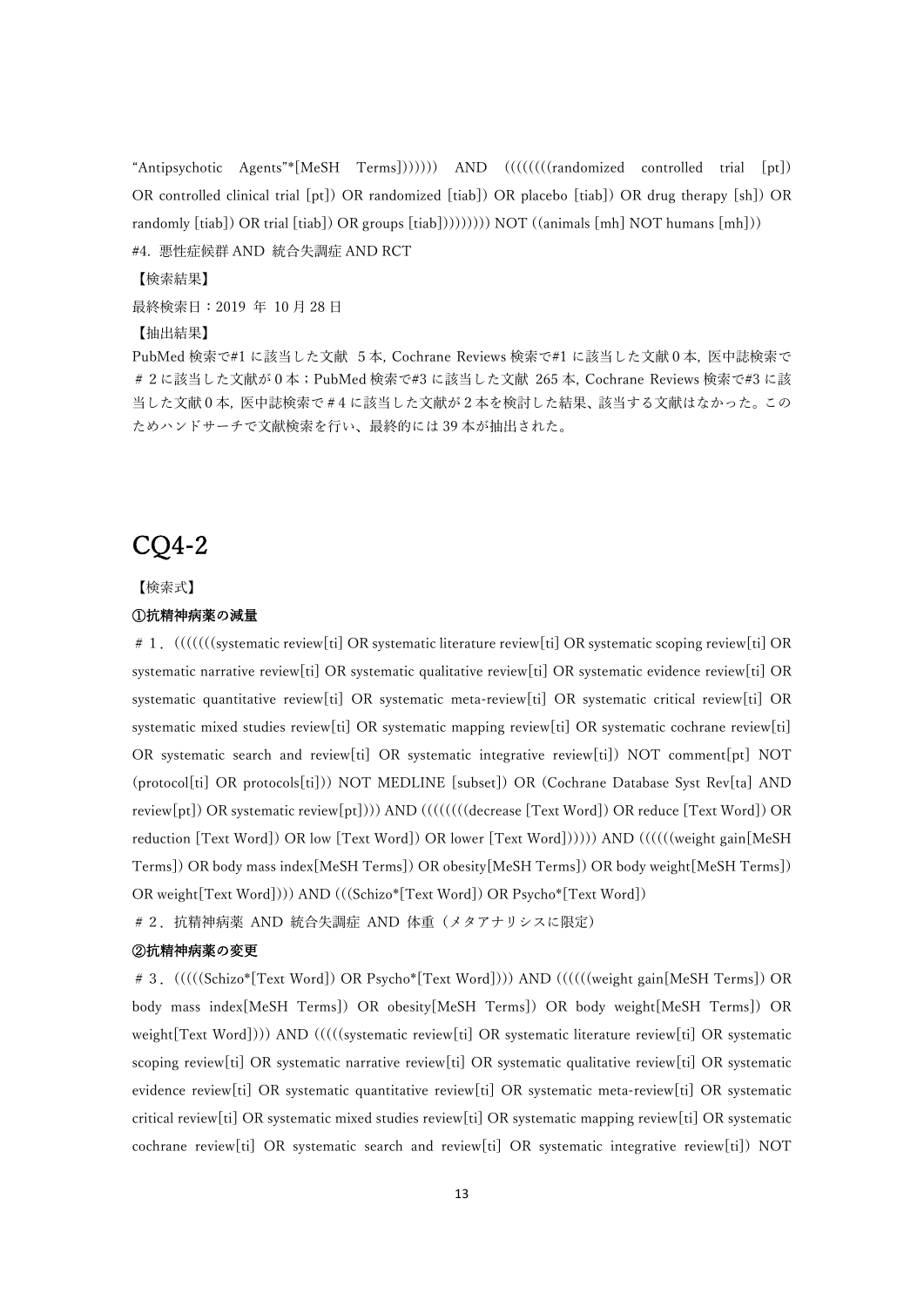comment[pt] NOT (protocol[ti] OR protocols[ti])) NOT MEDLINE [subset]) OR (Cochrane Database Syst Rev[ta] AND review[pt]) OR systematic review[pt]))) AND ((((((change [Text Word]) OR changing [Text Word]) OR switch\* [Text Word])))

#4.抗精神病薬 AND 統合失調症 AND 体重(メタアナリシスに限定)

### ③あらゆる他の薬剤の追加

#5,(((((Schizo\*[Text Word]) OR Psycho\*[Text Word]))) AND ((((((weight gain[MeSH Terms]) OR body mass index[MeSH Terms]) OR obesity[MeSH Terms]) OR body weight[MeSH Terms]) OR weight[Text Word]))) AND (((((systematic review[ti] OR systematic literature review[ti] OR systematic scoping review[ti] OR systematic narrative review[ti] OR systematic qualitative review[ti] OR systematic evidence review[ti] OR systematic quantitative review[ti] OR systematic meta-review[ti] OR systematic critical review[ti] OR systematic mixed studies review[ti] OR systematic mapping review[ti] OR systematic cochrane review[ti] OR systematic search and review[ti] OR systematic integrative review[ti]) NOT comment[pt] NOT (protocol[ti] OR protocols[ti])) NOT MEDLINE [subset]) OR (Cochrane Database Syst Rev[ta] AND review[pt]) OR systematic review[pt]))) AND ((((((((((((metformin\*[Text Word]) OR nizatidine\*[Text Word]) OR amantadine\*[Text Word]) OR liraglutide\*[Text Word]) OR zonisamide\*[Text Word]) OR topiramate\*[Text Word]) OR atomoxetine\*[Text Word]) OR modafinil\*[Text Word]) OR addition\*[Text Word]) OR adjunctive\*[Text Word]) OR add-on\*[Text Word])

#6.抗精神病薬 AND 統合失調症 AND 体重(メタアナリシスに限定)

#### ④⾮薬物療法の追加

# 7. (((((Schizo\*[Text Word]) OR Psycho\*[Text Word]))) AND ((((((weight gain[MeSH Terms]) OR body mass index[MeSH Terms]) OR obesity[MeSH Terms]) OR body weight[MeSH Terms]) OR weight[Text Word]))) AND (((((systematic review[ti] OR systematic literature review[ti] OR systematic scoping review[ti] OR systematic narrative review[ti] OR systematic qualitative review[ti] OR systematic evidence review[ti] OR systematic quantitative review[ti] OR systematic meta-review[ti] OR systematic critical review[ti] OR systematic mixed studies review[ti] OR systematic mapping review[ti] OR systematic cochrane review[ti] OR systematic search and review[ti] OR systematic integrative review[ti]) NOT comment[pt] NOT (protocol[ti] OR protocols[ti])) NOT MEDLINE [subset]) OR (Cochrane Database Syst Rev[ta] AND review[pt]) OR systematic review[pt]))) AND ((((((((non-pharmacolog\*[Text Word]) OR behavio\*[Text Word]) OR exercise[Text Word]) OR program[Text Word]) OR education\*[Text Word])) OR behavioral[Text Word])

#8.抗精神病薬 AND 統合失調症 AND 体重(メタアナリシスに限定)

【検索結果】

最終検索日: 2019年 7 月 9 日

【抽出結果】

PubMed 検索で#1 に該当した⽂献 105 本, 医中誌検索で#2に該当した⽂献が1本;PubMed 検索で#3 に該当した⽂献 50 本, 医中誌検索で#4 に該当した⽂献が1本;PubMed 検索で#5に該当した⽂献 69 本, 医中誌検索で#6に該当した⽂献が1本;PubMed 検索で#7に該当した⽂献 67 本, 医中誌検索で#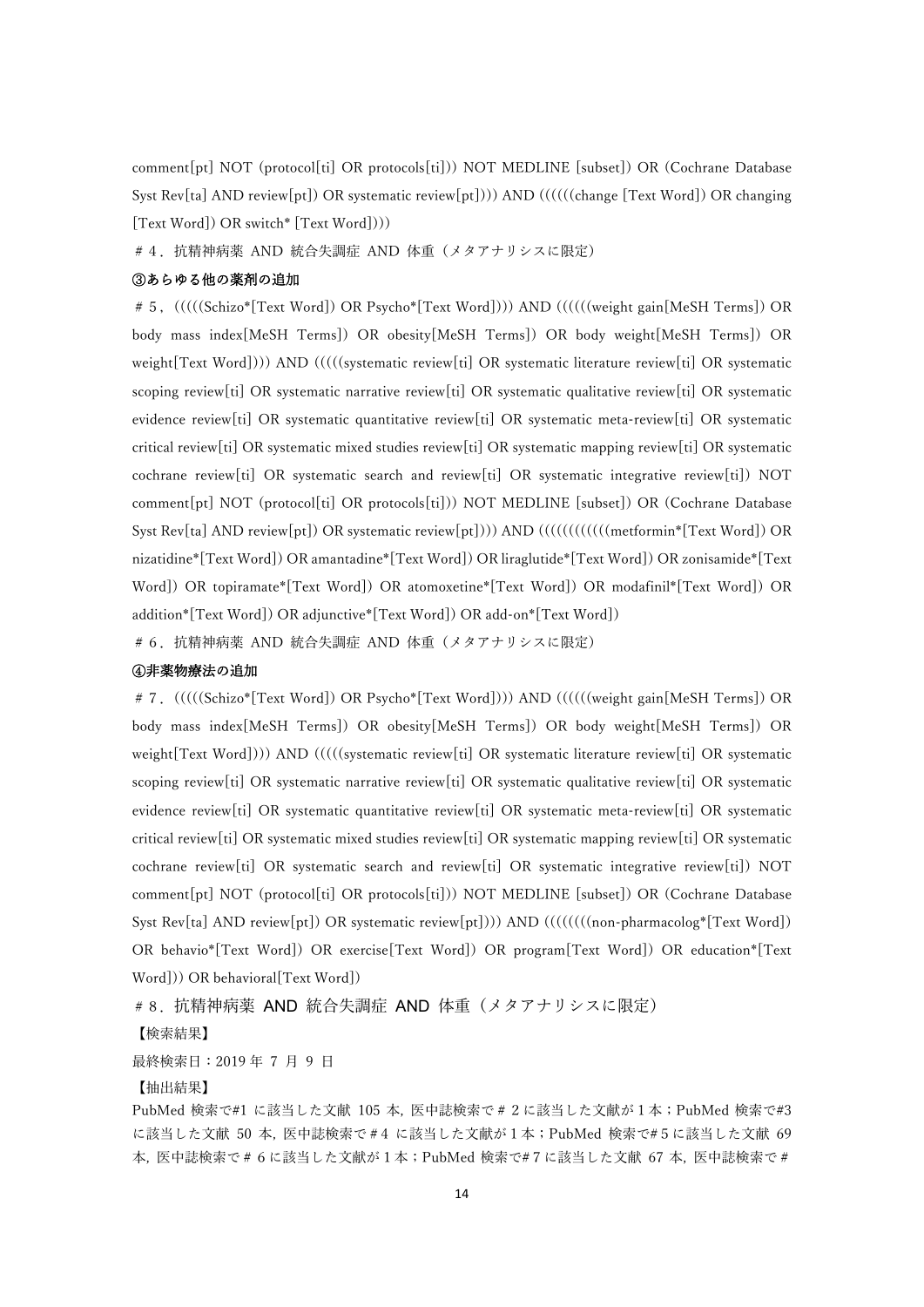8に該当した文献が1本を検討した結果、該当する文献はなかった。このためハンドサーチで文献検索を ⾏い、最終的には 21 本が抽出された。

# CQ4-3

【検索式】

### ①抗精神病薬の減量

# 1. (((((((((((((systematic review[ti] OR systematic literature review[ti] OR systematic scoping review[ti] OR systematic narrative review[ti] OR systematic qualitative review[ti] OR systematic evidence review[ti] OR systematic quantitative review[ti] OR systematic meta-review[ti] OR systematic critical review[ti] OR systematic mixed studies review[ti] OR systematic mapping review[ti] OR systematic cochrane review[ti] OR systematic search and review[ti] OR systematic integrative review[ti]) NOT comment[pt] NOT (protocol[ti] OR protocols[ti])) NOT MEDLINE[subset]) OR (Cochrane Database Syst Rev[ta] AND review[pt]) OR systematic review[pt])))))) AND ((((constipation[MeSH Terms]) OR ileus[MeSH Terms]) OR "gastrointestinal hypomotility"[MeSH Terms])))) AND (((antipsychotic OR neuroleptic OR tranquiliz\*) AND (dose OR dosage) AND (reduce OR reduction OR low\* dose OR minim\* OR decrease))))) AND (((Schizo\*[Text Word]) OR Psycho\*[Text Word]))

#2.((薬物療法/TH or 薬物療法/AL)) and ((統合失調症/TH or 統合失調症/AL)) and ((便秘/TH or 便 秘/AL)) and (RD=メタアナリシス)

### ②抗精神病薬の変更

# 3.  $(((((())_{s}$ stematic review[ti] OR systematic literature review[ti] OR systematic scoping review[ti] OR systematic narrative review[ti] OR systematic qualitative review[ti] OR systematic evidence review[ti] OR systematic quantitative review[ti] OR systematic meta-review[ti] OR systematic critical review[ti] OR systematic mixed studies review[ti] OR systematic mapping review[ti] OR systematic cochrane review[ti] OR systematic search and review[ti] OR systematic integrative review[ti]) NOT comment[pt] NOT (protocol[ti] OR protocols[ti])) NOT MEDLINE [subset]) OR (Cochrane Database Syst Rev[ta] AND review[pt]) OR systematic review[pt])))))) AND ((((constipation[MeSH Terms]) OR ileus[MeSH Terms]) OR "gastrointestinal hypomotility"[MeSH Terms]))) AND (antipsychotic or neuroleptic or tranquiliz\*)) AND (((change) OR changing) OR switch\*)

#4.((Constipation OR ileus) AND Schizophrenia) AND (decrease OR reduce OR reduction OR low OR lower)

#5.((薬物療法/TH or 薬物療法/AL)) and ((統合失調症/TH or 統合失調症/AL)) and ((便秘/TH or 便 秘/AL)) and (RD=メタアナリシス)

#6.(((((((((((((((((randomized controlled trial [pt]) OR controlled clinical trial [pt]) OR randomized [tiab]) OR placebo [tiab]) OR drug therapy [sh]) OR randomly [tiab]) OR trial [tiab]) OR groups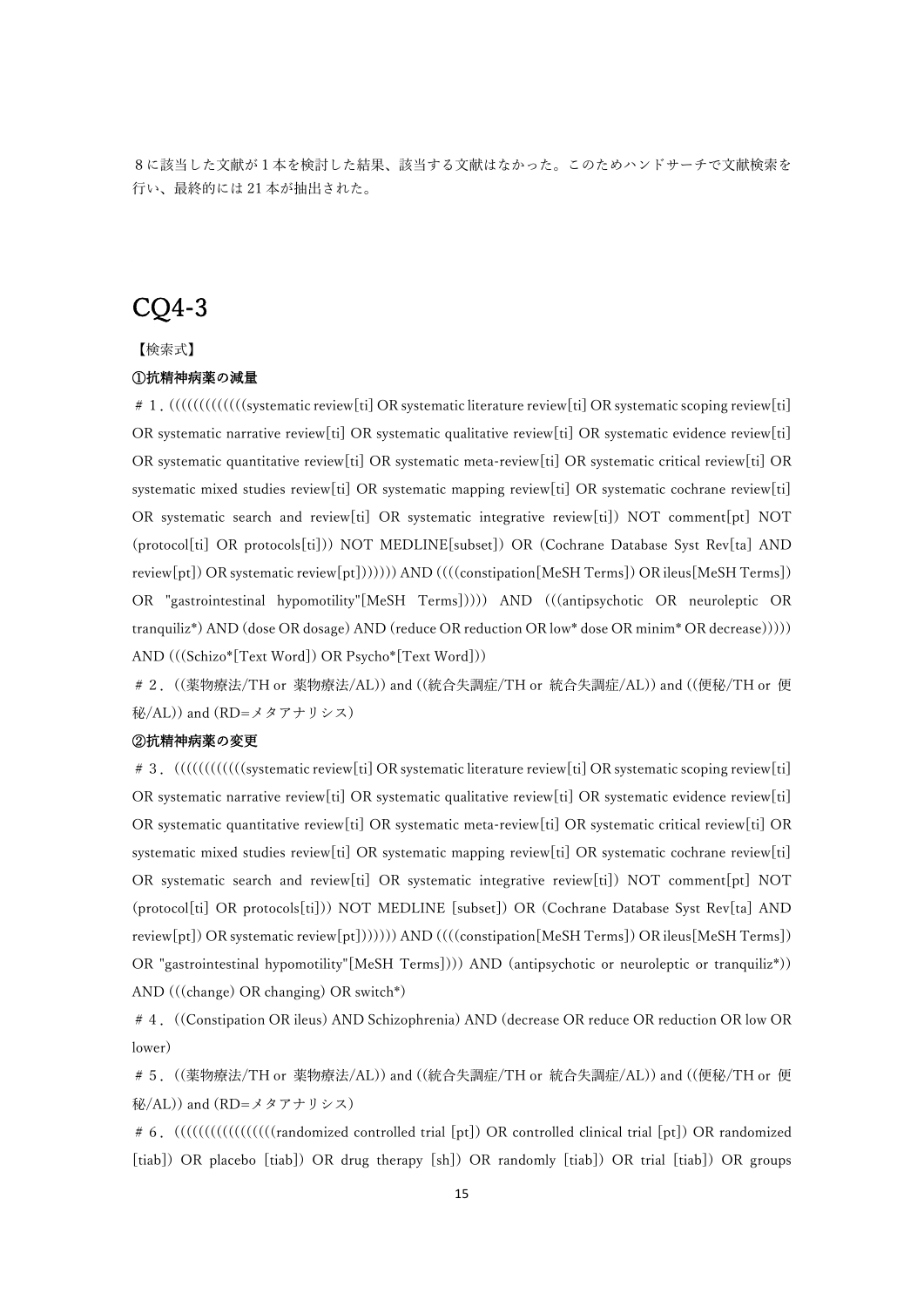[tiab])))))))))) NOT ((animals [mh] NOT humans [mh]))))) AND ((((constipation[MeSH Terms]) OR ileus[MeSH Terms]) OR "gastrointestinal hypomotility"[MeSH Terms]))) AND (antipsychotic or neuroleptic or tranquiliz\*))))) AND (((change) OR changing) OR switch\*)) AND (((Schizo\*[Text Word]) OR Psycho\*[Text Word]))

#7.((薬物療法/TH or 薬物療法/AL)) and ((統合失調症/TH or 統合失調症/AL)) and ((便秘/TH or 便 秘/AL)) and (RD=ランダム化⽐較試験,準ランダム化⽐較試験)

#### ③薬剤の追加

# 8. (((((((((((((((systematic review[ti] OR systematic literature review[ti] OR systematic scoping review[ti] OR systematic narrative review[ti] OR systematic qualitative review[ti] OR systematic evidence review[ti] OR systematic quantitative review[ti] OR systematic meta-review[ti] OR systematic critical review[ti] OR systematic mixed studies review[ti] OR systematic mapping review[ti] OR systematic cochrane review[ti] OR systematic search and review[ti] OR systematic integrative review[ti]) NOT comment[pt] NOT (protocol[ti] OR protocols[ti])) NOT MEDLINE [subset]) OR (Cochrane Database Syst Rev[ta] AND review[pt]) OR systematic review[pt])))))) AND ((((constipation[MeSH Terms]) OR ileus[MeSH Terms]) OR "gastrointestinal hypomotility"[MeSH Terms]))) AND ((antipsychotic OR neuroleptic OR tranquiliz\*))) AND (("add on") OR laxative)) AND (((Schizo\*[Text Word]) OR Psycho\*[Text Word]))

#9.((薬物療法/TH or 薬物療法/AL)) and ((統合失調症/TH or 統合失調症/AL)) and ((便秘/TH or 便 秘/AL)) and (RD=メタアナリシス)

#### ④⾮薬物療法

# 10. (((((((((((((((((systematic review[ti] OR systematic literature review[ti] OR systematic scoping review[ti] OR systematic narrative review[ti] OR systematic qualitative review[ti] OR systematic evidence review[ti] OR systematic quantitative review[ti] OR systematic meta-review[ti] OR systematic critical review[ti] OR systematic mixed studies review[ti] OR systematic mapping review[ti] OR systematic cochrane review[ti] OR systematic search and review[ti] OR systematic integrative review[ti]) NOT comment[pt] NOT (protocol[ti] OR protocols[ti])) NOT MEDLINE [subset]) OR (Cochrane Database Syst Rev[ta] AND review[pt]) OR systematic review[pt])))))) AND ((((constipation[MeSH Terms]) OR ileus[MeSH Terms]) OR "gastrointestinal hypomotility"[MeSH Terms]))) AND ((antipsychotic OR neuroleptic OR tranquiliz\*))) AND (((Schizo\*[Text Word]) OR Psycho\*[Text Word]))) AND ((((((((((nonpharmacolog\*[Text Word]) OR behavio\*[Text Word]) OR exercise[Text Word]) OR program[Text Word]) OR education\*[Text Word])) OR behavioral[Text Word]))

#11.((薬物療法/TH or 薬物療法/AL)) and ((統合失調症/TH or 統合失調症/AL)) and ((便秘/TH or 便 秘/AL)) and (RD=メタアナリシス)

#12.(((((((((((((((((((randomized controlled trial [pt]) OR controlled clinical trial [pt]) OR randomized [tiab]) OR placebo [tiab]) OR drug therapy [sh]) OR randomly [tiab]) OR trial [tiab]) OR groups [tiab])))))))))) NOT ((animals [mh] NOT humans [mh]))))) AND ((((constipation[MeSH Terms]) OR ileus[MeSH Terms]) OR "gastrointestinal hypomotility"[MeSH Terms]))) AND (antipsychotic or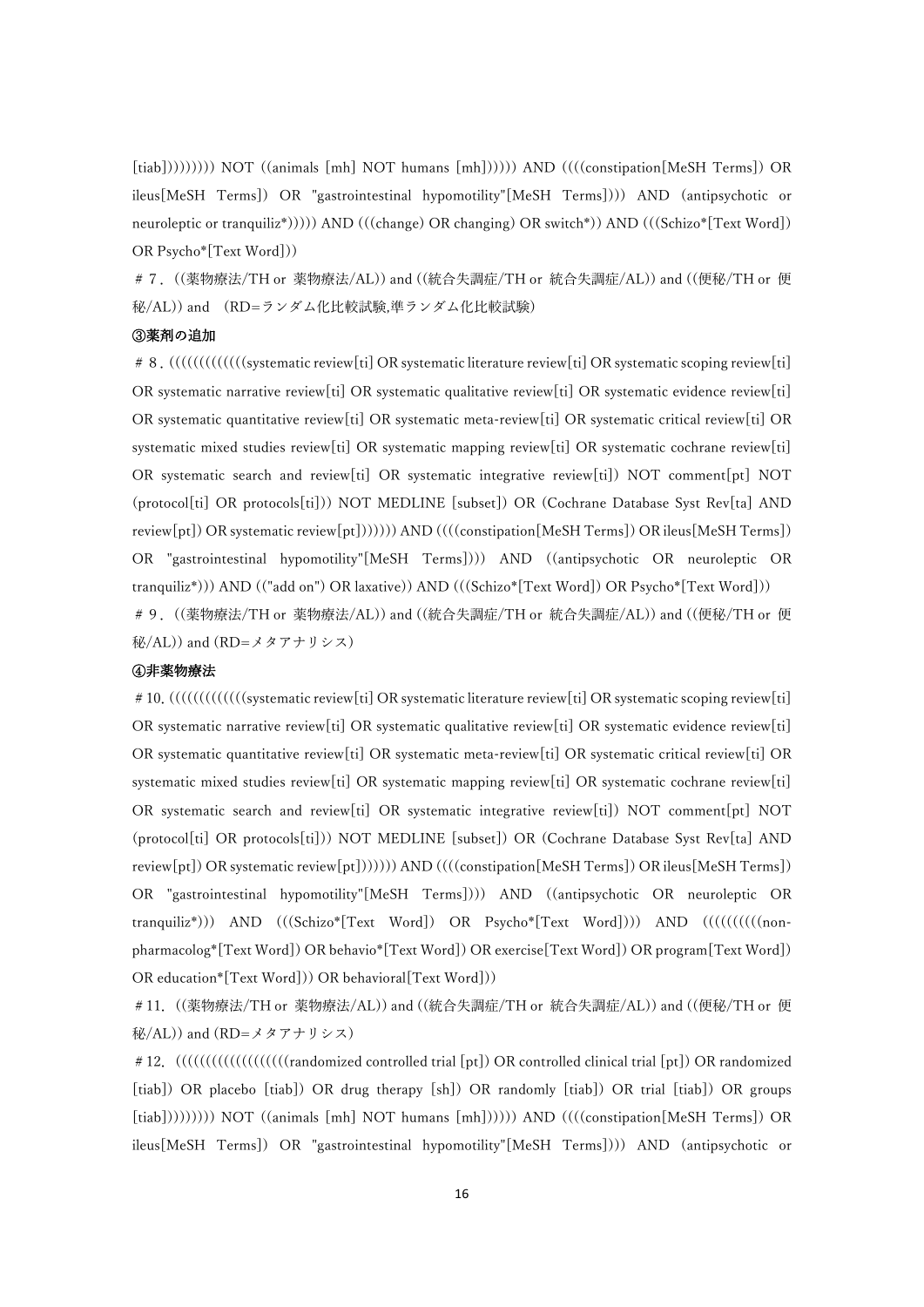neuroleptic or tranquiliz\*))) AND (((Schizo\*[Text Word]) OR Psycho\*[Text Word])))) AND ((((constipation[MeSH Terms]) OR ileus[MeSH Terms]) OR "gastrointestinal hypomotility"[MeSH Terms]))) AND (((antipsychotic or neuroleptic or tranquiliz\*) AND (dose or dosage) AND (reduce or reduction or low\*-dose or minim\* or decrease)))) AND ((((((((((non-pharmacolog\*[Text Word]) OR behavio\*[Text Word]) OR exercise[Text Word]) OR program[Text Word]) OR education\*[Text Word])) OR behavioral[Text Word])))) AND (((Schizo\*[Text Word]) OR Psycho\*[Text Word]))

#13.((薬物療法/TH or 薬物療法/AL)) and ((統合失調症/TH or 統合失調症/AL)) and ((便秘/TH or 便 秘/AL)) and (RD=ランダム化⽐較試験,準ランダム化⽐較試験)

【検索結果】

最終検索日: 2019年7月9日

【抽出結果】

PubMed 検索で#1 に該当した⽂献 1 本, Cochrane Reviews 検索で#1 に該当した⽂献1本, 医中誌検索で #2に該当した⽂献が0本;PubMed 検索で#3 に該当した⽂献 0本, Cochrane Reviews 検索で#4に該当 した文献0本, 医中誌検索で#5に該当した文献が 0 本; PubMed 検索で#6に該当した文献 2本, Cochrane Reviews 検索で#6に該当した⽂献0本, 医中誌検索で#7に該当した⽂献が3本;PubMed 検 索で#8 に該当した⽂献 2本, Cochrane Reviews 検索で#8に該当した⽂献0本, 医中誌検索で#9に該当 した文献が0本; PubMed 検索で#10 に該当した文献 0本, Cochrane Reviews 検索で#10 に該当した文献 0本, 医中誌検索で#11 に該当した⽂献が 0 本;PubMed 検索で#12 に該当した⽂献 0本, Cochrane Reviews 検索で#12 に該当した⽂献0本, 医中誌検索で#13 に該当した⽂献が3本を検討した結果、該当 する文献はなかった。このためハンドサーチで文献検索を行い、最終的には7本が抽出された。

# CQ4-4

【検索式】

#1.(((Systematic review[ti] OR systematic literature review[ti] OR systematic scoping review[ti] OR systematic narrative review[ti] OR systematic qualitative review[ti] OR systematic evidence review[ti] OR systematic quantitative review[ti] OR systematic meta-review[ti] OR systematic critical review[ti] OR systematic mixed studies review[ti] OR systematic mapping review[ti] OR systematic Cochrane review[ti] OR systematic search and review[ti] OR systematic integrative review[ti]) NOT comment[pt] NOT (protocol[ti] OR protocols[ti])) NOT MEDLINE[subset]) OR (Cochrane Database Syst Rev[ta] AND review[pt]) OR systematic review[pt]) AND ((Schizo\*[Text Word]) OR Psycho\*[Text Word]) AND (qt [Text Word] OR qtc [Text Word] OR "qt interval" [Text Word] OR "qtc interval" [Text Word])

# 2. qt OR "qt interval") AND schizophreni\*

#3.「qt」「qt 間隔」「qt 延⻑」「統合失調症」「メタアナリシス」

#4.((Schizo\*[Text Word]) OR Psycho\*[Text Word]) AND (qt [Text Word] OR qtc [Text Word] OR "qt interval" [Text Word] OR "qtc interval" [Text Word]) AND (((Systematic review[ti] OR systematic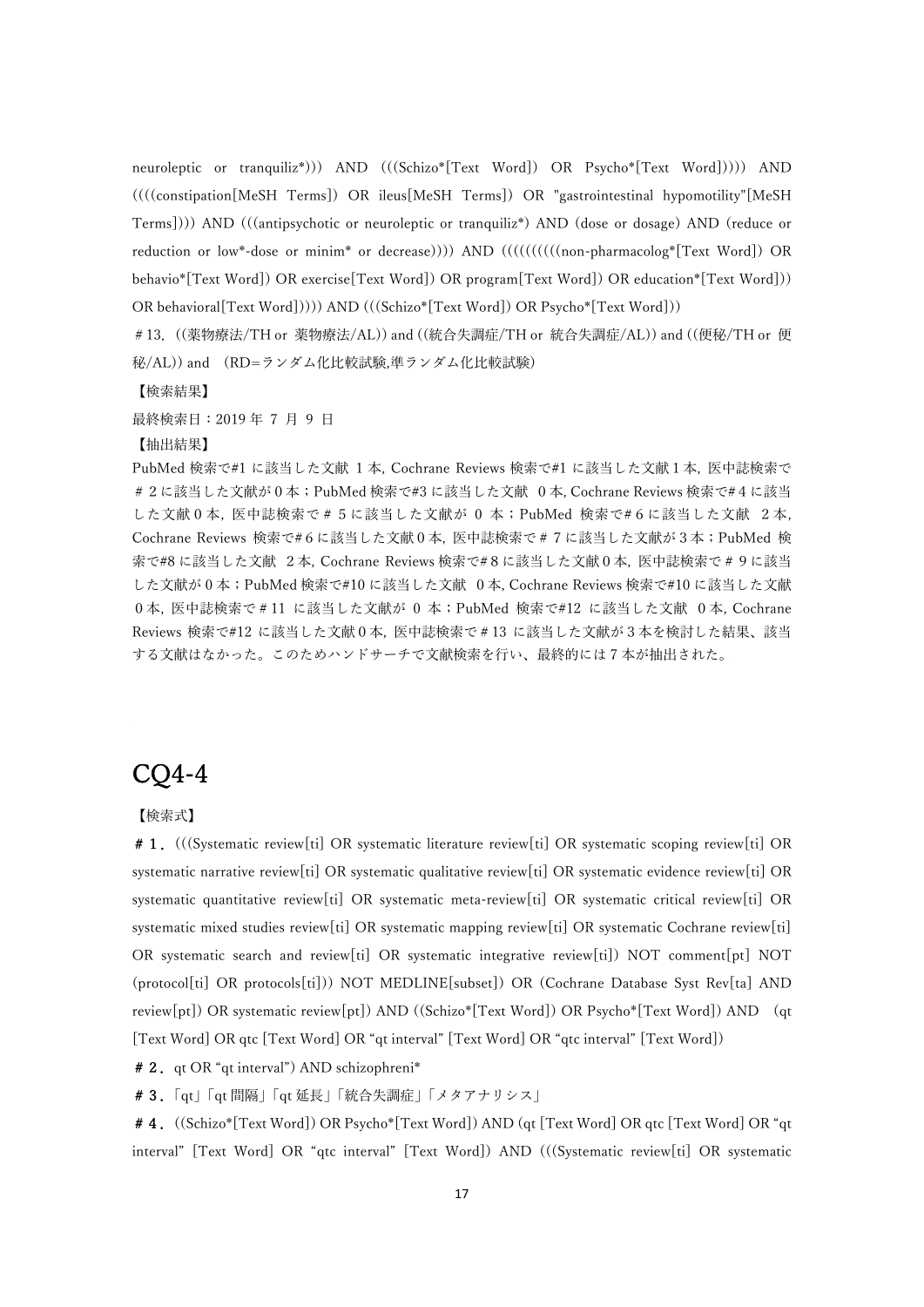literature review[ti] OR systematic scoping review[ti] OR systematic narrative review[ti] OR systematic qualitative review[ti] OR systematic evidence review[ti] OR systematic quantitative review[ti] OR systematic meta-review[ti] OR systematic critical review[ti] OR systematic mixed studies review[ti] OR systematic mapping review[ti] OR systematic Cochrane review[ti] OR systematic search and review[ti] OR systematic integrative review[ti]) NOT comment[pt] NOT (protocol[ti] OR protocols[ti])) NOT MEDLINE[subset]) OR (Cochrane Database Syst Rev[ta] AND review[pt]) OR systematic review[pt]

# 5. (qt OR "qt interval") AND schizophreni\*

#6.「qt」「qt 間隔」「qt 延⻑」「統合失調症」「メタアナリシス」

【検索結果】

最終検索日: 2019年7月9日

【抽出結果】

PubMed 検索で#1 に該当した⽂献 22 本, Cochrane Reviews 検索で#2に該当した⽂献 95 本, 医中誌検索 で#3に該当した⽂献が0本;PubMed 検索で#4に該当した⽂献 85 本, Cochrane Reviews 検索で#5に 該当した文献1本, 医中誌検索で#6に該当した文献が 0 本を検討した結果、該当する文献はなかった。 このためハンドサーチで文献検索を行い、最終的には9本が抽出された。

### CQ4-5

【検索式】

#### ①抗精神病薬の減量

# 1.  $(((((())_{\text{infinite}})^{\text{infinite}})$  OR systematic literature review[ti] OR systematic scoping review[ti] OR systematic narrative review[ti] OR systematic qualitative review[ti] OR systematic evidence review[ti] OR systematic quantitative review[ti] OR systematic meta-review[ti] OR systematic critical review[ti] OR systematic mixed studies review[ti] OR systematic mapping review[ti] OR systematic cochrane review[ti] OR systematic search and review[ti] OR systematic integrative review[ti]) NOT comment[pt] NOT (protocol[ti] OR protocols[ti])) NOT MEDLINE [subset]) OR (Cochrane Database Syst Rev[ta] AND review[pt]) OR systematic review[pt] AND((((((((((((((Sexual Dysfunction, Physiological) OR Sexual Dysfunctions, Psychological) OR sexual functioning) OR sexual function) OR Hyperprolactinemia) OR Menstruation Disturbances)) AND ((Schizo\*[Text Word]) OR Psycho\*[Text Word])) AND ((((((decrease [TW]) OR reduce [TW]) OR reduction [TW]) OR low [TW]) OR lower [TW]))

# 2. (((精神病/TH or 統合失調症/TH) and ((性機能不全-生理的/TH or 性機能不全-心理的/TH) or (高 プロラクチン血症/TH) or (月経困難症/TH or 月経異常/TH))) and ((減量/AL) or (減少/AL) or (低用量 /AL))) and ((システマティックレビュー/TH) or (メタアナリシス/TH))

### ②抗精神病薬の変更

# 3. ((((((((((((((systematic review[ti] OR systematic literature review[ti] OR systematic scoping review[ti] OR systematic narrative review[ti] OR systematic qualitative review[ti] OR systematic evidence review[ti]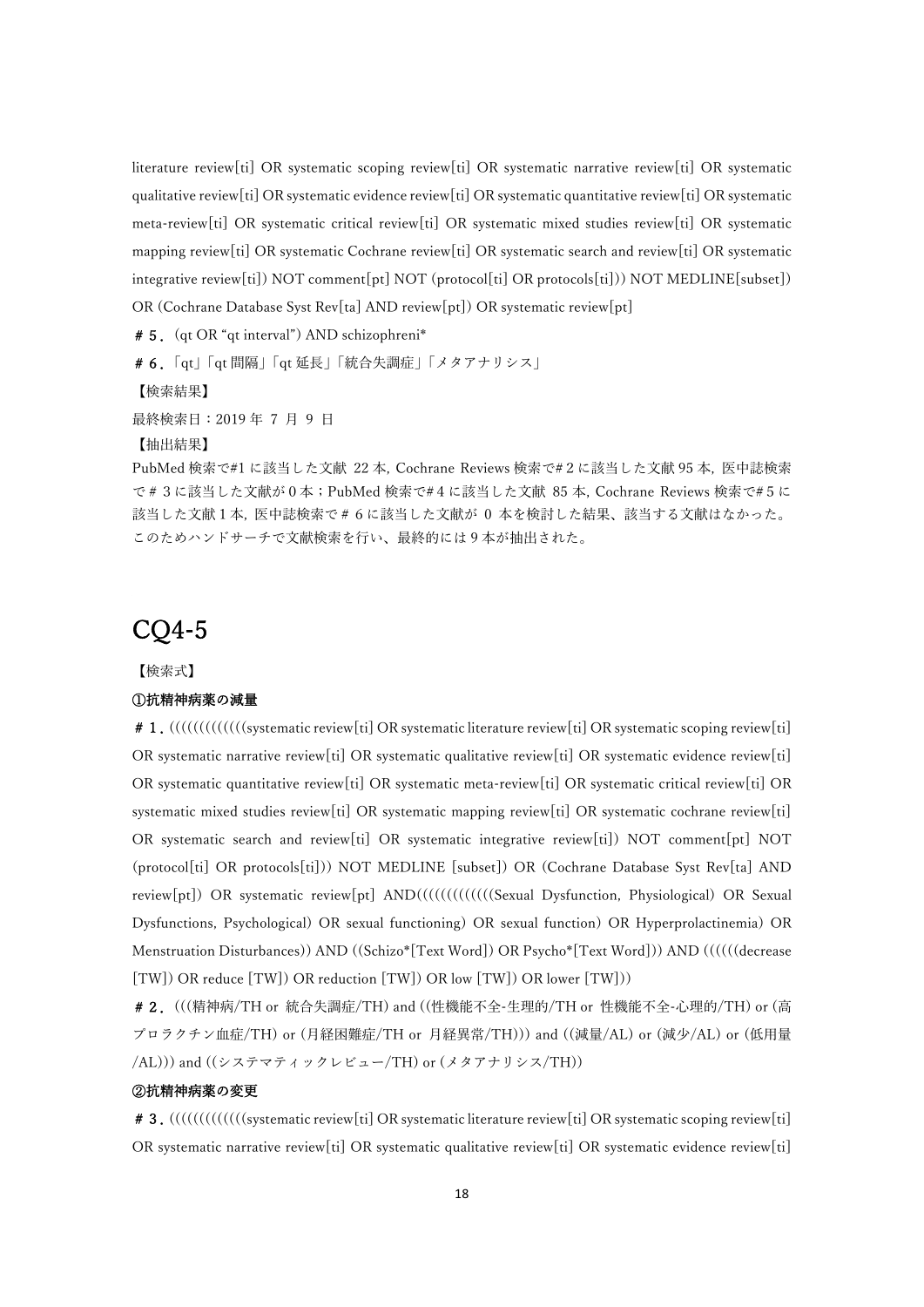OR systematic quantitative review[ti] OR systematic meta-review[ti] OR systematic critical review[ti] OR systematic mixed studies review[ti] OR systematic mapping review[ti] OR systematic cochrane review[ti] OR systematic search and review[ti] OR systematic integrative review[ti]) NOT comment[pt] NOT (protocol[ti] OR protocols[ti])) NOT MEDLINE [subset]) OR (Cochrane Database Syst Rev[ta] AND review[pt]) OR systematic review[pt] AND((((((((((((((Sexual Dysfunction, Physiological) OR Sexual Dysfunctions, Psychological) OR sexual functioning) OR sexual function) OR Hyperprolactinemia) OR Menstruation Disturbances)) AND ((Schizo\*[Text Word]) OR Psycho\*[Text Word])) AND ((((change [TW]) OR changing [TW]) OR switch\* [TW]))

# 4. ((精神病/TH or 統合失調症/TH) and ((性機能不全-生理的/TH or 性機能不全-心理的/TH) or (高 プロラクチン⾎症/TH) or (⽉経困難症/TH or ⽉経異常/TH))) and ((変更/AL) or (変薬/AL) or (スイッ チ/AL) or (切り替え/AL) or (処⽅変更/AL)) and ((システマティックレビュー/TH) or (メタアナリシス  $/TH))$ 

### ③あらゆる他の薬剤

# 5.  $(((((())_{\text{infinite}})^{\text{infinite}})$  OR systematic literature review[ti] OR systematic scoping review[ti] OR systematic narrative review[ti] OR systematic qualitative review[ti] OR systematic evidence review[ti] OR systematic quantitative review[ti] OR systematic meta-review[ti] OR systematic critical review[ti] OR systematic mixed studies review[ti] OR systematic mapping review[ti] OR systematic cochrane review[ti] OR systematic search and review[ti] OR systematic integrative review[ti]) NOT comment[pt] NOT (protocol[ti] OR protocols[ti])) NOT MEDLINE [subset]) OR (Cochrane Database Syst Rev[ta] AND review[pt]) OR systematic review[pt] AND(((((((((((((Sexual Dysfunction, Physiological) OR Sexual Dysfunctions, Psychological) OR sexual functioning) OR sexual function) OR Hyperprolactinemia) OR Menstruation Disturbances)) AND ((Schizo\*[Text Word]) OR Psycho\*[Text Word])) AND (((((addition\* [TW]) OR placebo [TW]) OR antipsychotic\* [TW])) OR adjunctive)

# 6. ((精神病/TH or 統合失調症/TH) and ((性機能不全-生理的/TH or 性機能不全-心理的/TH) or (高 プロラクチン血症/TH) or (月経困難症/TH or 月経異常/TH))) and ((併用療法/TH) or (プラセボ/TH) or ((抗精神病剤/TH or 抗精神病薬/AL)) or (付加/AL)) and ((システマティックレビュー/TH) or (メタアナ リシス/TH))

【検索結果】

最終検索日: 2019年 7 月 9 日

【抽出結果】

PubMed 検索で#1 に該当した⽂献 25 本, Cochrane Reviews 検索で#1 に該当した⽂献 42 本, 医中誌検索 で#2に該当した⽂献が0本;PubMed 検索で#3 に該当した⽂献 9 本, Cochrane Reviews 検索で#3 に該 当した文献 42 本, 医中誌検索で#4 に該当した文献が1本;PubMed 検索で#5に該当した文献 32 本, Cochrane Reviews 検索で#5に該当した⽂献 42 本, 医中誌検索で#6に該当した⽂献が 7 本を検討した結 果、該当する文献はなかった。このためハンドサーチで文献検索を行い、最終的には 19 本が抽出された。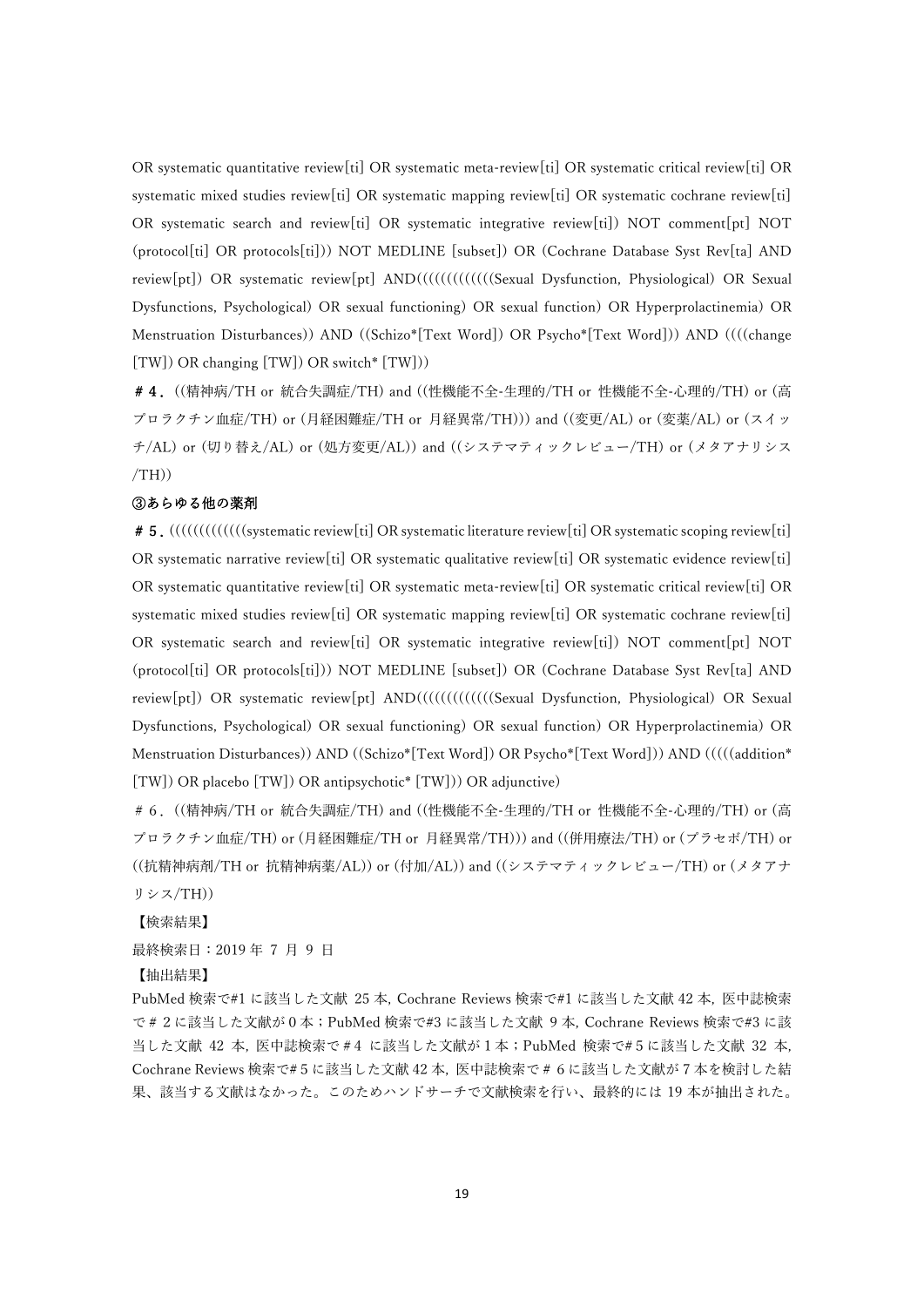# CQ5-1

【検索式】

#1. (schizophreni\* OR schizoaff\* OR schizo-aff\*) AND (clozapin\* OR clozaril OR zaponex OR denzapin\* ) 【検索結果】

最終検索日: 2019年7月6日

【抽出結果】

PubMed 検索で#1 に該当した文献 129 本、ハンドサーチで入手した文献 1 本と添付文書を検討し、最終的 には 6 本が抽出された。

# CQ5-2

【検索式】

<白血球減少>

#1 (clozapin\* OR clozaril OR zaponex OR denzapin\* ) AND "leukopenia"[MeSH Terms]

<心筋症>

#2 (clozapin\* OR clozaril OR zaponex OR denzapin\* ) AND "cardiomyopathies"[MeSH Terms] <けいれん>

#3 (clozapin\* OR clozaril OR zaponex OR denzapin\* ) AND "seizures"[MeSH Terms]

<流涎>

#4 (clozapin\* OR clozaril OR zaponex OR denzapin\* ) AND "sialorrhea"[MeSH Terms]

<発熱>

#5 (clozapin\* OR clozaril OR zaponex OR denzapin\* ) AND "fever"[MeSH Terms]

【検索結果】

最終検索日: 2019年7月6日

【抽出結果】

PubMed 検索で#1 に該当した文献 589 本、#2 に該当した文献 173 本、#3 に該当した文献 119 本、#4 に 該当した文献 115 本、#5 に該当した文献 58 本、そしてハンドサーチで入手した文献 5 本を検討し、最終 的には 33 本が抽出された。

# CQ5-3

【検索式】

(schizophreni\* OR schizoaff\* OR schizo-aff\*) AND (clozapin\* OR clozaril OR zaponex OR denzapin\* ) AND (combin\* OR add-on\* OR addition\* OR supplement\* OR supplementation\* OR cotreatment\* OR co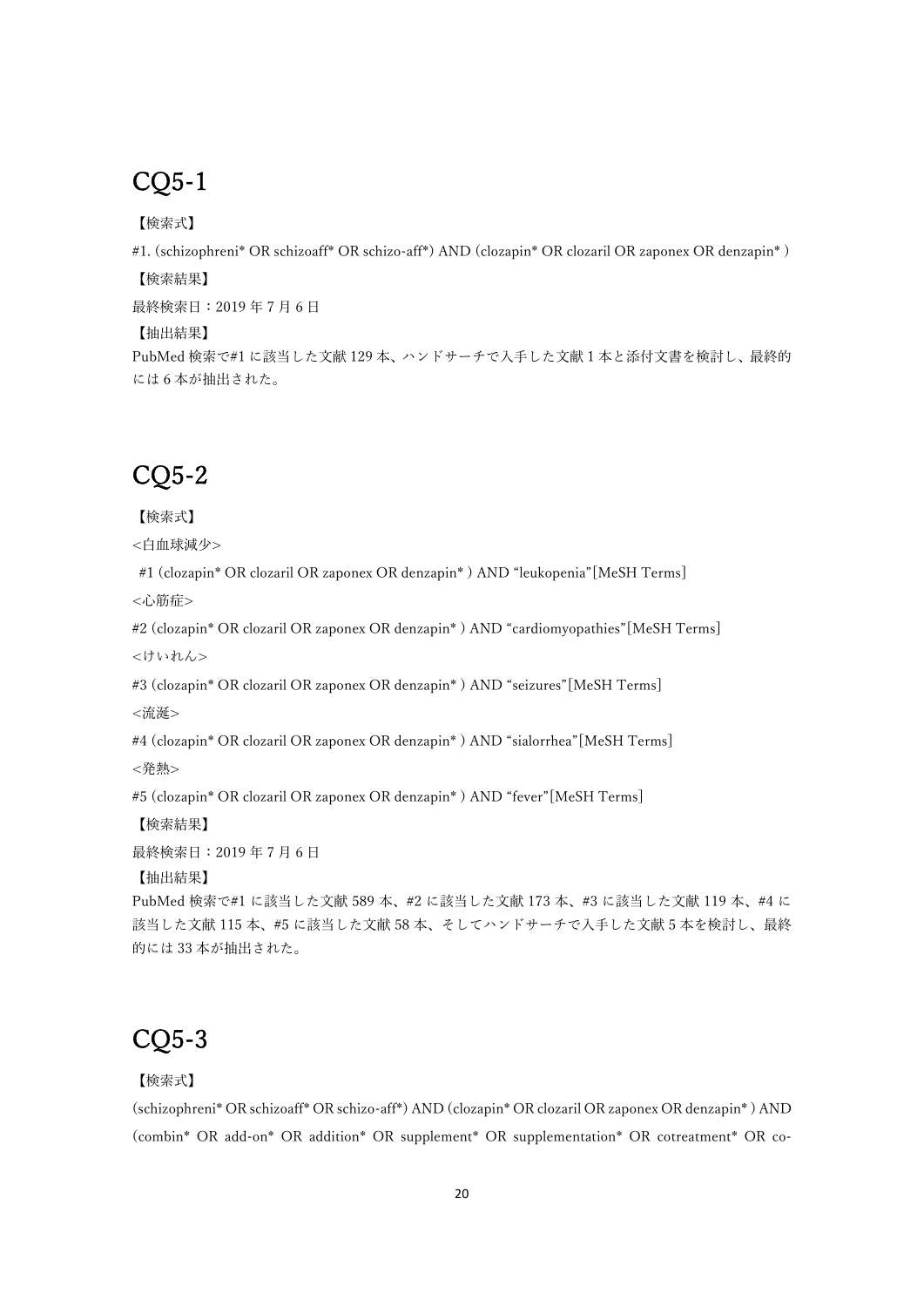treatment\* OR adjunctive\* OR concurrent\* OR concomitant\* OR simultaneous\* OR parallel OR polypharmacy\* OR augmentation\*) 【検索結果】 最終検索日: 2019年7月6日 【抽出結果】 PubMed 検索で#1 に該当した⽂献 129 本を検討し、最終的には 7 本が抽出された。

## CQ5-4

【検索式】

(schizophreni\* OR schizoaff\* OR schizo-aff\*) AND (resistant\* OR refract\* OR non-respon\* OR treatmentresistant OR treatment-refract\*) AND "electroconvulsive therapy"[MeSH Terms]

【検索結果】

最終検索日: 2019年7月6日 【抽出結果】 PubMed 検索で該当した文献 230 本、そしてハンドサーチで入手した文献6本を検討し、最終的には 15

本が抽出された。

# CQ5-5

【検索式】 (schizophreni\* OR schizoaff\* OR schizo-aff\*) AND (resistant\* OR refract\* OR non-respon\* OR treatmentresistant OR treatment-refract\*) AND Antipsychotic Agents [Pharmacological Action] 【検索結果】

最終検索日: 2019年7月6日 【抽出結果】 PubMed 検索で該当した⽂献 464 本を検討し、最終的には 11 本が抽出された。

# CQ6-1

【検索式】 #1 Schizo\* OR Psycho\* #2 insomnia\* OR sleep #3 Search (#1 AND #2)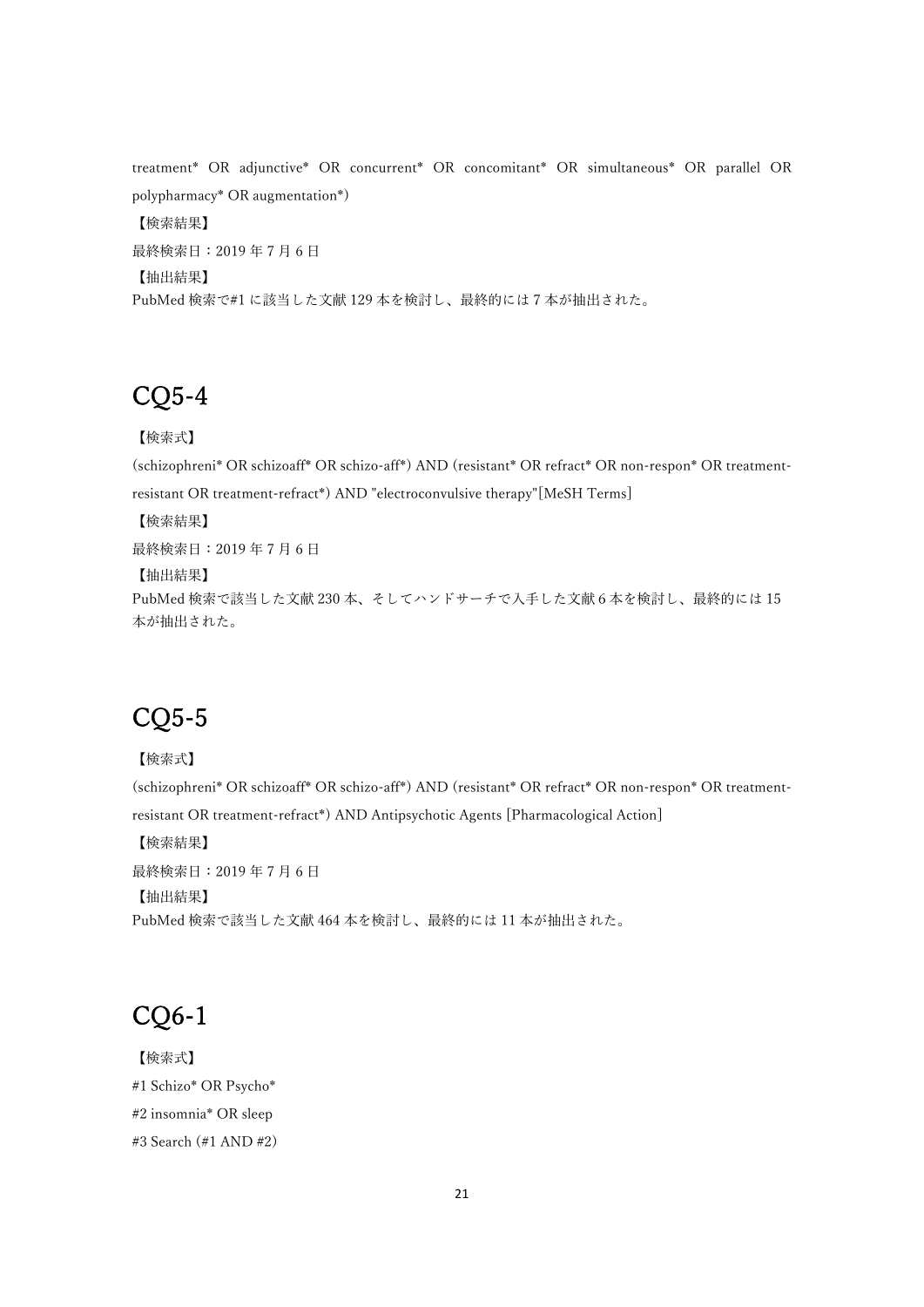#4 benzodiazepine\* OR BZD\* OR antipsychotic\* OR antidepressant\* OR hypnotic\* OR antihistamine\* OR suvorexant OR ramelteon

#5 risperidone OR paliperidone OR perospirone OR blonanserin OR olanzapine OR quetiapine OR clozapine OR asenapine OR aripiprazole OR brexpiprazole OR zotepine OR pimozide OR clocapramine OR mosapramine OR oxypertine

#6 chlorpromazine OR levomepromazine OR fluphenazine OR perphenazine OR prochlorperazine OR propericiazine OR haloperidol OR bromperidol OR pipamperone OR spiperone OR timiperone OR sulpiride OR sultopride OR tiapride OR nemonapride

#7 Search clomipramine OR nortriptyline OR amitriptyline OR amoxapine OR imipramine OR trimipramine OR lofepramine OR dosulepin OR mianserin OR maprotiline OR setiptiline OR paroxetine OR sertraline OR escitalopram OR fluvoxamine OR duloxetine OR milnacipran OR venlafaxine OR mirtazapine OR trazodone

#8 alprazolam OR lorazepam OR bromazepam OR diazepam OR cloxazolam OR fludiazepam OR chlordiazepoxide OR oxazolam OR medazepam OR mexazolam OR "clorazepate dipotassium" OR "ethyl loflazepate" OR flutoprazepam OR clotiazepam OR etizolam OR flutazolam OR tandospirone

#9 Search triazolam OR brotizolam OR lormetazepam OR rilmazafone OR flunitrazepam OR nitrazepam OR estazolam OR nimetazepam OR quazepam OR flurazepam OR haloxazolam OR zolpidem OR zopiclone OR eszopiclone OR ramelteon OR suvorexant

#10 amobarbital OR "secobarbital sodium" OR phenobarbital

#11 hydroxyzine

#12 Search (#4 OR #5 OR #6 OR #7 OR #8 OR #9 OR #10 OR #11)

#13 controlled clinical trial [Publication Type]) OR placebo[Title/Abstract]) OR randomized controlled trial [Publication Type]) OR trial[Title]) OR randomly[Title/Abstract]) OR clinical trial\*[Title/Abstract]) OR randomized[Title/Abstract]

#14 Search (#3 AND #12 AND #13)

【検索結果】

最終検索日: 2019年8月5日

【抽出結果】

PubMed 検索で#14 に該当した⽂献 339 本を検討し、最終的には 8 本が抽出された。

# CQ6-2

【検索式】

#1 schizophreni\* OR psychos\* OR schizoaffective OR schizo-affective OR psychotic #2 benzodiazepin\* OR BZD OR chlordiazepoxide OR diazepam OR alprazolam OR lorazepam OR prazepam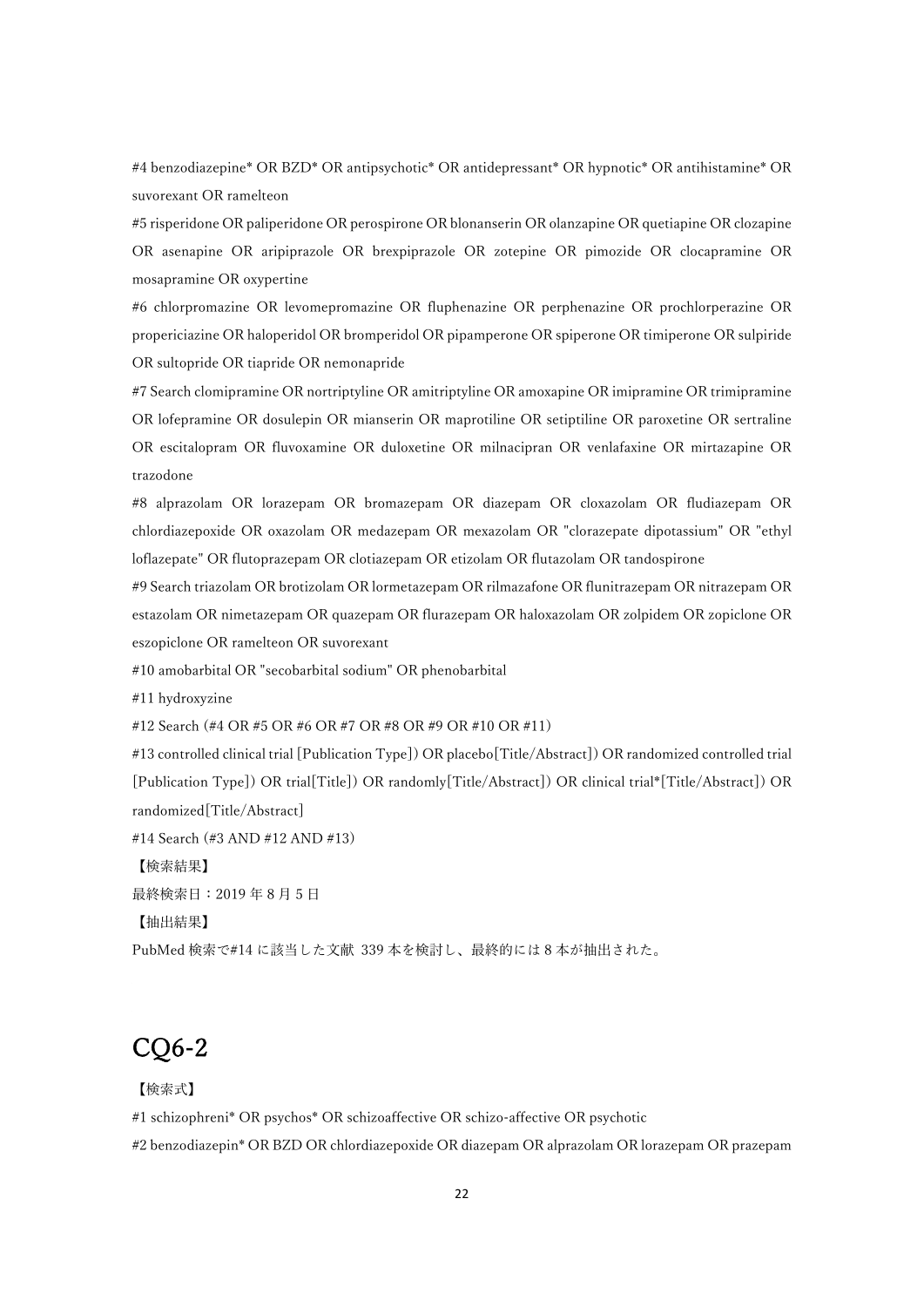OR clobazam OR bromazepam OR flurazepam OR triazolam OR clonazepam OR nitrazepam OR lormetazepam OR flunitrazepam OR estazolam OR brotizolam OR loprazolam OR midazolam OR oxazepam OR quazepam OR rilmazafone OR temazepam OR nonbenzodiazepin\* OR non-benzodiazepin\* OR eszopiclon\* OR zaleplon OR zolpidem OR pentobarbital OR amobarbital OR secobarbital OR ramelteon OR suvorexant OR bromvalerylurea OR pharmacological OR Diphenhydramine OR medication\*

#3 risperidone OR paliperidone OR perospirone OR blonanserin OR olanzapine OR quetiapine OR clozapine OR asenapine OR aripiprazole OR brexpiprazole OR zotepine OR pimozide OR clocapramine OR mosapramine OR oxypertine

#4 chlorpromazine OR levomepromazine OR fluphenazine OR perphenazine OR prochlorperazine OR propericiazine OR haloperidol OR bromperidol OR pipamperone OR spiperone OR timiperone OR sulpiride OR sultopride OR tiapride OR nemonapride

#5 clomipramine OR nortriptyline OR amitriptyline OR amoxapine OR imipramine OR trimipramine OR lofepramine OR dosulepin OR mianserin OR maprotiline OR setiptiline OR paroxetine OR sertraline OR escitalopram OR fluvoxamine OR duloxetine OR milnacipran OR venlafaxine OR mirtazapine OR trazodone #6 alprazolam OR lorazepam OR bromazepam OR diazepam OR cloxazolam OR fludiazepam OR chlordiazepoxide OR oxazolam OR medazepam OR mexazolam OR "clorazepate dipotassium" OR "ethyl loflazepate" OR flutoprazepam OR clotiazepam OR etizolam OR flutazolam OR tandospirone

#7 (#2) OR (#3) OR (#4) OR (#5) OR (#6)

#8 (\*single-dose[Title/Abstract] OR temporary[Title/Abstract] OR prn[Title/Abstract] OR Pro re nata[Title/Abstract] OR as needed[Title/Abstract] OR as required[Title/Abstract] OR as necessary[Title/Abstract]))))))))) AND Humans[Mesh]))

#9 (#7) AND (#8)

#10 (#1) AND (#9)

#11 (#1) AND (#9) Filters: Clinical Trial; Randomized Controlled Trial

【検索結果】

最終検索日: 2019年8月5日

【抽出結果】

PubMed 検索で#11 に該当した文献 78 本ならびにハンドサーチで追加した 4 本の日本語文献を検討し、 最終的には 11 本が抽出された。

# CQ6-3

【検索式】

#1 schizophreni\* AND (((((sleepiness) OR somnolence) OR sleep propensity) OR sedat\*) OR wakefulness)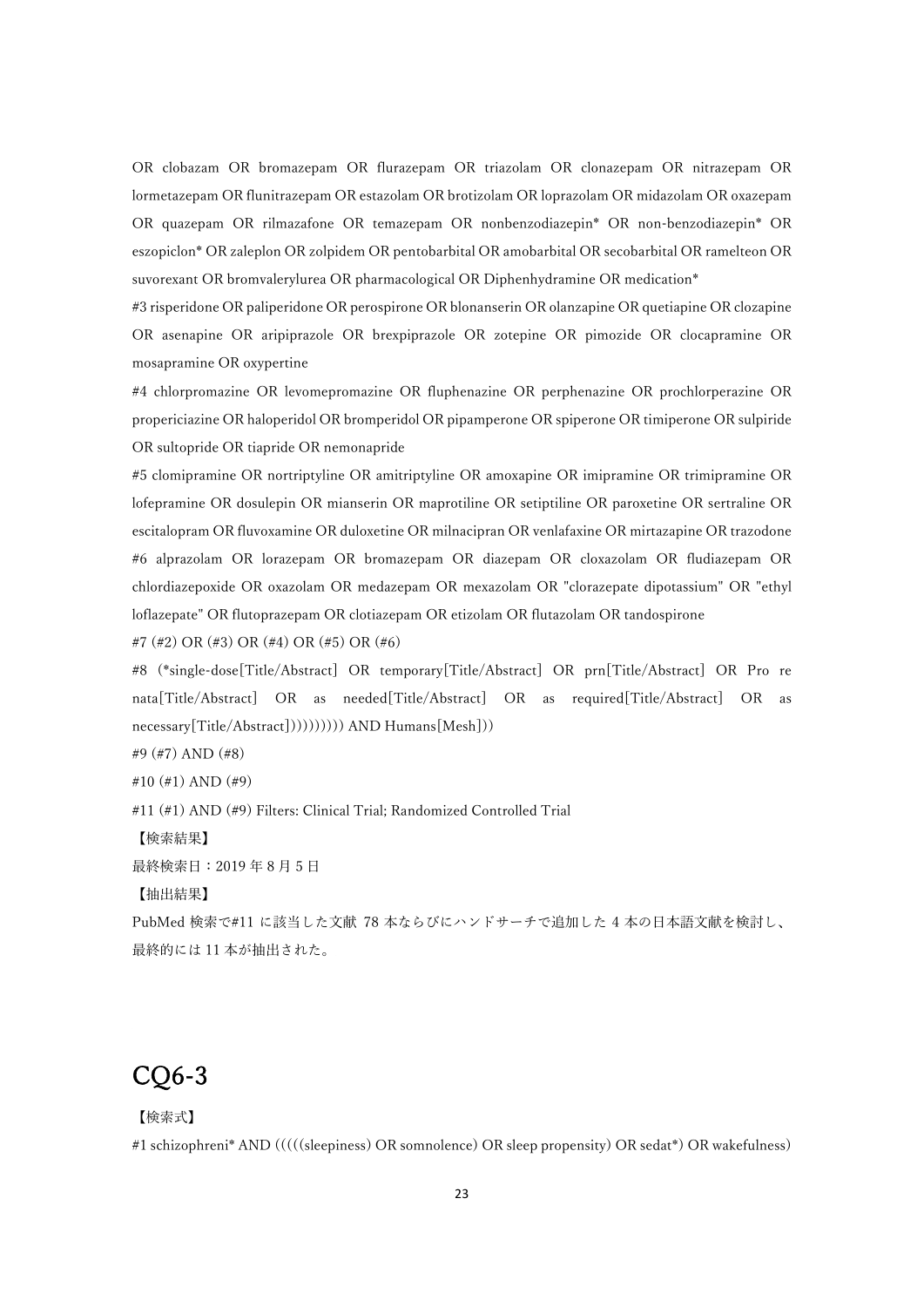OR hypersom\*)))))) AND ((((((reduce) OR reduction) OR low\*-dose) OR minim\*) OR decrease) OR titrat\*) OR switch\*)))))) 【検索結果】 最終検索日: 2019年8月5日 【抽出結果】 PubMed 検索で#1 に該当した⽂献 409 本を検討し、最終的には 15 本が抽出された。

## CQ6-4

【検索式】

(schizophr\* OR schizoaff\* OR psychos\*) AND depress\* AND (antipsychotic\* OR antidepressant OR dose reduction) AND randomized

【検索結果】

最終検索⽇:2019 年7⽉ 30 ⽇

【抽出結果】

PubMed 検索で検索式に該当した文献 1,666 本, Cochrane Reviews 検索で#検索式に該当した文献 914 本, 医中誌検索で検索式に該当した⽂献 468 本の⽂献を検討し、ハンドサーチにより 1 本追加され、最終的に は 13 本が抽出された。

# CQ6-5

【検索式】

#1 (schizophr\* OR schizoaff\* OR psychos\*) AND (cogniti\* OR neurocogniti\* OR neuropsycholog\*) AND (antipsychotic\* or anticholi\* or benzodiazepine or adjunctive)

#2 (統合失調症/TH or 統合失調症/AL) or (精神病/TH or 統合失調感情障害/AL) or(精神病/TH or 精神 病/AL) AND ((認知機能/AL or 神経認知/AL or 神経心理/AL) AND (抗精神病剤/TH or 抗精神病薬/AL) or 抗コリン/AL or (ベンゾジアゼピン/TH or ベンゾジアゼピン/AL) or 増強療法/AL)

【検索結果】

最終検索日: 2019年8月1日

【抽出結果】

PubMed, Cochrane Library, CENTRAL を検索式#1、医中誌を検索式#2で検索し、22 本が抽出され、 ハンドサーチにより 8 本追加した。さらに、CQ2-4 で引⽤した Kishimoto et al., 2013 を 1 本追加し、計 13 本が抽出された。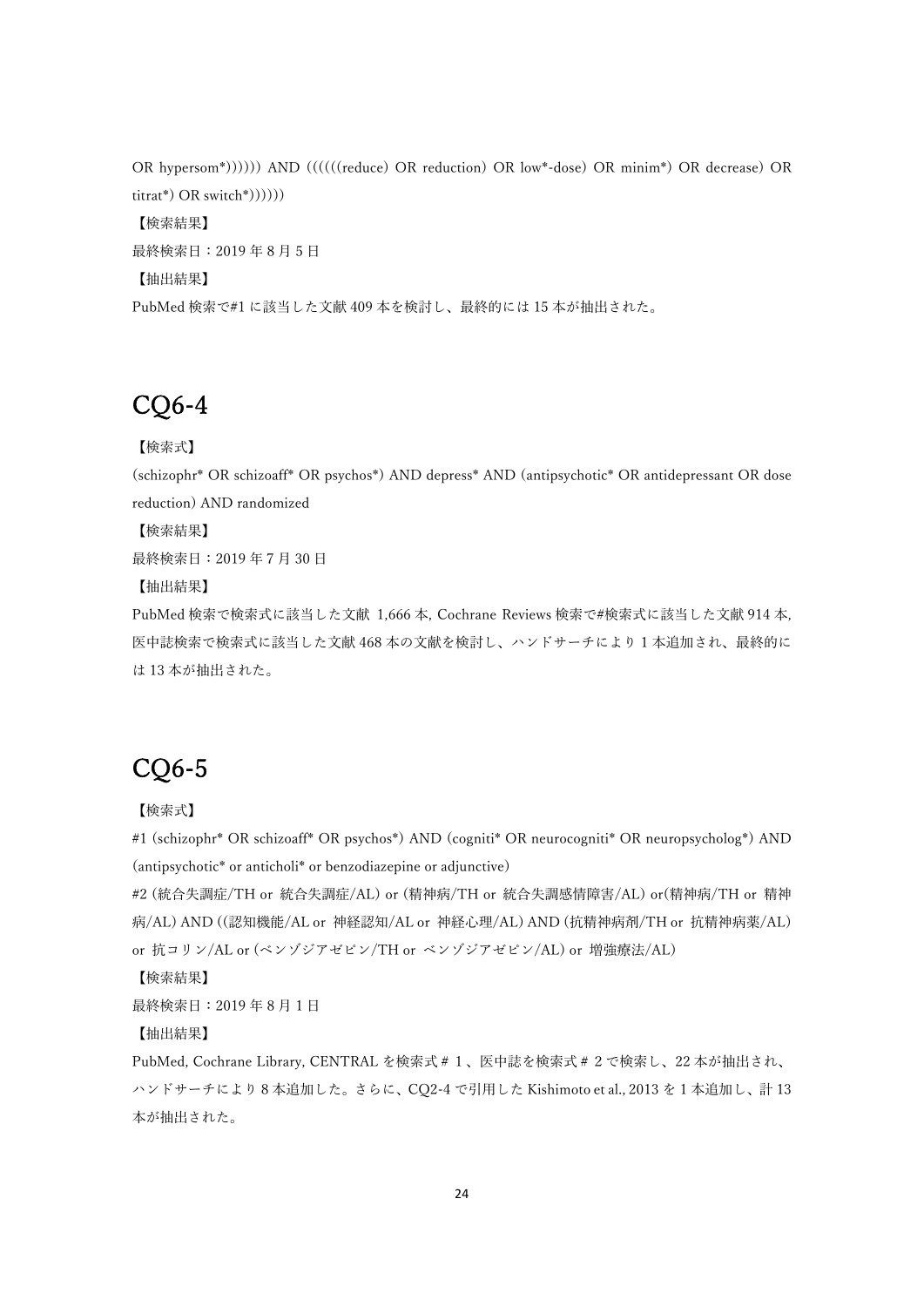## CQ7-1

### 【検索式】

#1 (excitation OR excitement OR agitation) AND (schizophr\* OR psychos\*) AND (antipsychotic\* OR medication OR pharmacotherapy) AND randomized controlled trial

#2 ((精神運動性興奮/TH or 精神運動興奮/AL) or 激越/AL or 焦燥/AL) AND ((統合失調症/TH or 統合失調症 /AL) or (精神病/TH or 精神病/AL)) AND ((抗精神病剤/TH or 抗精神病薬/AL) or (薬物療法/TH or 薬物療法 /AL)) AND (ランダム化比較試験/TH or 無作為化/AL)

【検索結果】

最終検索日: 2019年8月23日

【抽出結果】

PubMed 検索で#1 に該当した⽂献 1,542 本, Cochrane Reviews 検索で#1 に該当した⽂献 33 本, 医中誌検 索で#2 に該当した文献 1,087 本の合計 2,629 本の文献を検討し、ハンドサーチにより 2 本追加され、最終 的には 28 本が抽出された。

## CQ7-2

#### 【検索式】

#1 ((catatonia OR stupor) AND (schizophr\* OR psychos\*)) AND (antipsychotic\* OR electroconvulsive therapy OR benzodiazepine)

#2 (緊張病/TH or 緊張病/AL) or (昏迷/TH or 昏迷/AL) AND (統合失調症/TH or 統合失調症/AL) or (精 神病/TH or 精神病/AL) AND (抗精神病剤/TH or 抗精神病薬/AL) or (電気けいれん療法/TH or 電気け いれん療法/AL) or (Benzodiazepines/TH or ベンゾジアゼピン/AL)

【検索結果】

最終検索日: 2019年11月15日

【抽出結果】

PubMed 検索で#1 に該当した⽂献 704 本, Cochrane Reviews 検索で#1 に該当した⽂献 35 本, 医中誌検索 で#2 に該当した⽂献 12,520 本の⽂献を検討し、最終的には 11 本が抽出された。

# CQ7-3

【検索式】

#1 (water intoxication OR polydipsia) AND (schizophr\* OR psychos\*)

#2 (統合失調症 OR 精神病 OR 分裂病) AND (水中毒 OR 多飲)

【検索結果】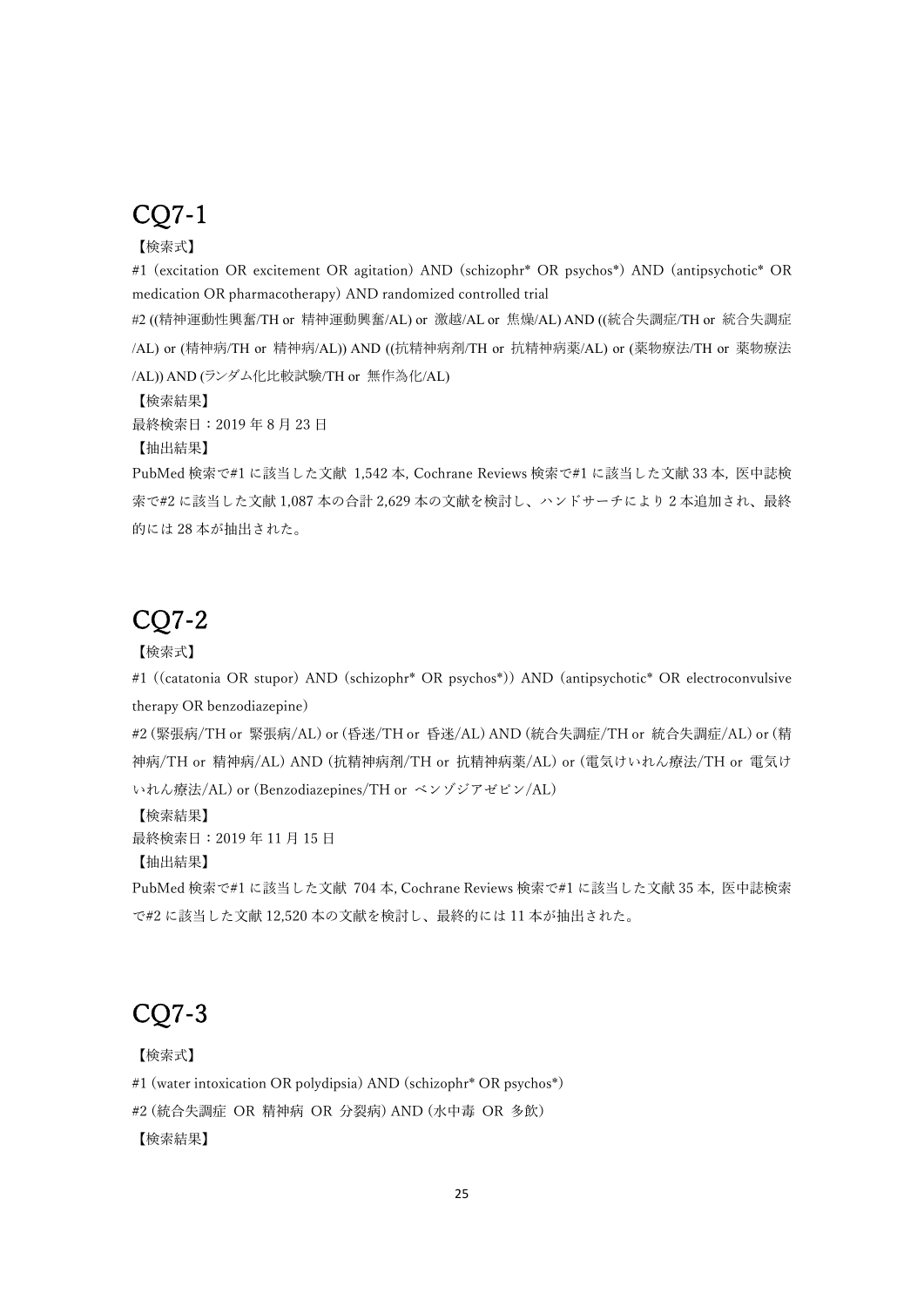最終検索⽇:2019 年7⽉ 30 ⽇

【抽出結果】

PubMed 検索で#1 に該当した⽂献 23 本, Cochrane Reviews 検索で#1 に該当した⽂献 14 本, 医中誌検索 で#2 に該当した⽂献 391 本の⽂献を検討し、最終的には 6 本が抽出された。

# CQ7-4

【検索式】

#1 pregnancy OR "pregnan\*" OR trimesters OR "pregnant outcome" OR "pregnant complications" OR "Fetal Development" OR "Fetal Death" OR "Obstetric Labor, Premature" OR Pre-Eclampsia OR "Congenital Abnormalities" OR "Abnormalities, Drug-Induced" OR Abnormalities OR Mother\*[tiab] OR Pregnan\*[tiab] OR Gestation\*[tiab] OR Infant\*[tiab] OR Newborn\*[tiab] OR Fetal[tiab] OR Fetus\*[tiab] OR Neonat\*[tiab] OR Abortion\*[tiab] OR Matern\*[tiab] OR Obstetric\*[tiab] OR Stillbirth\*[tiab] OR Livebirth\*[tiab] OR Birth\*[tiab] OR "Pre Eclampsia"[tiab] OR Preeclampsia[tiab] OR Preterm[tiab] OR Premature[tiab] OR Abnormalit\*[tiab] OR Anomal\*[tiab] OR Congenital[tiab] OR Defect\*[tiab]

【検索結果】

最終検索日: 2019年8月5日

【抽出結果】

PubMed 検索で#1 に該当した⽂献 4830 本, Cochrane Reviews 検索で#1 に該当した⽂献 43 本, CENTRAL 検索で#1に該当した文献が1567本、そしてハンドサーチで得られた本邦の関連ガイドライン2本を検討 し、最終的には 10 本が抽出された。

## CQ7-5

【検索式】

#1 (postpartum) AND (antipsychotics OR neuroleptics OR "major tranquilizer" OR clozapine OR olanzapine OR risperidone OR paliperidone OR zotepine OR haloperidol OR quetiapine OR aripiprazole OR chlorpromazine OR asenapine OR perphenazine OR blonanserin OR perospirone)

【検索結果】

最終検索日: 2019年8月5日

【抽出結果】

PubMed 検索で#1 に該当した⽂献 285 本, Cochrane Reviews 検索で#1 に該当した⽂献 2 本, CENTRAL 検索で#1 に該当した⽂献が 7 本、そしてハンドサーチで得られた本邦の関連ガイドライン 2 本を検討し、 最終的には 3 本が抽出された。